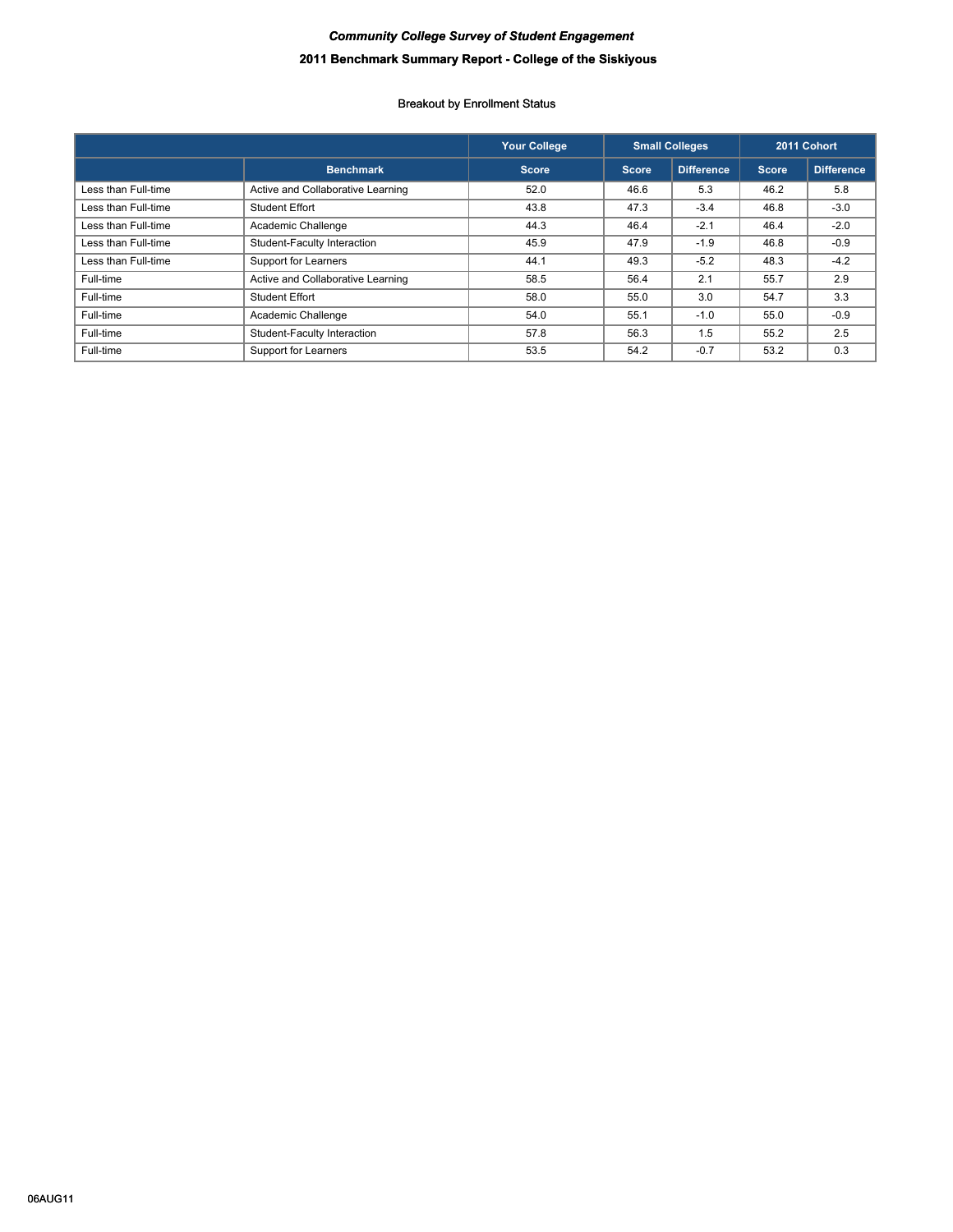#### *Community College Survey of Student Engagement* **2011 Active and Collaborative Learning (ACTCOLL) Bar Chart - College of the Siskiyous**

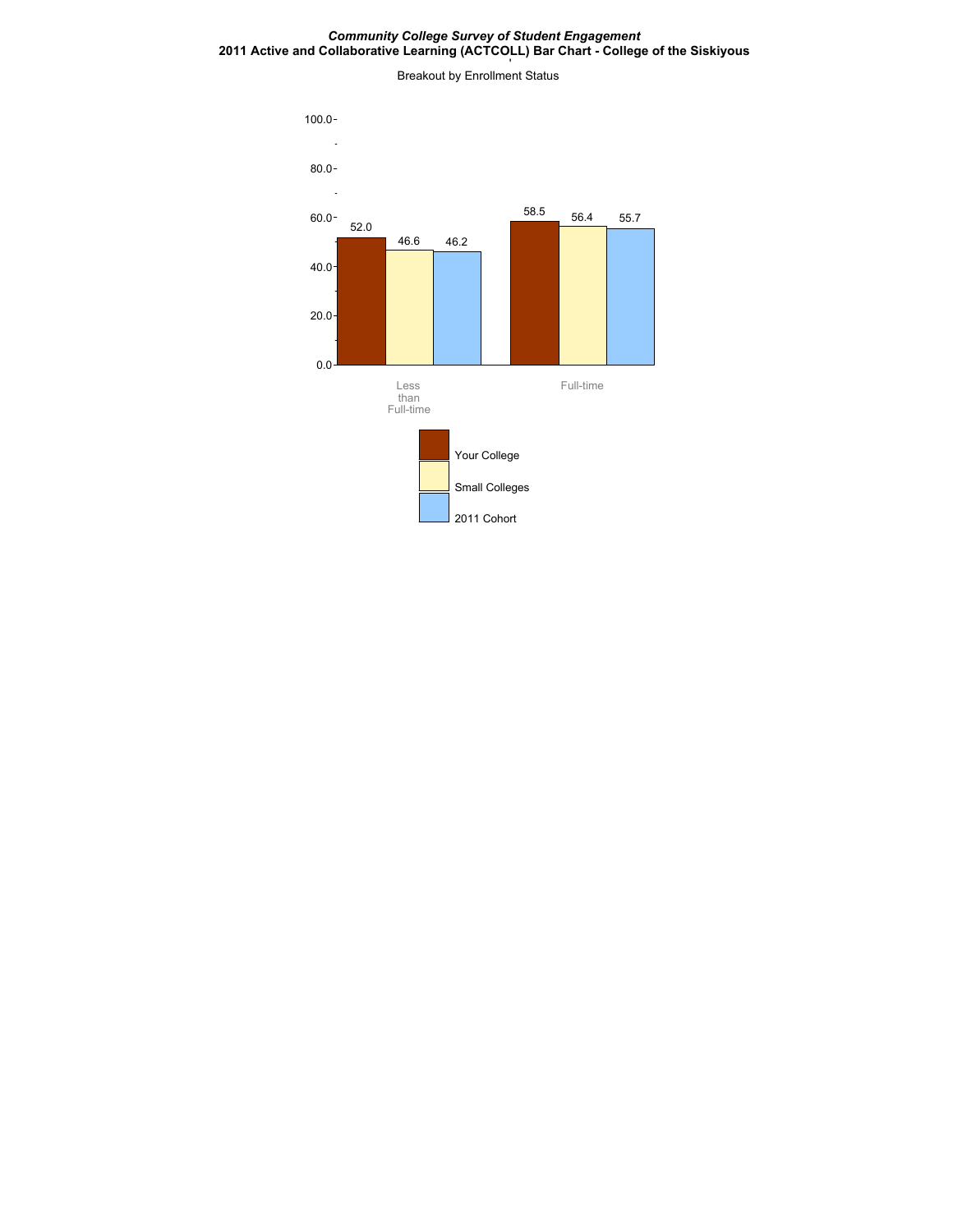# **2011 Active and Collaborative Learning (ACTCOLL) Means Report - College of the Siskiyous**

#### [Unweighted]

|                                                                                                                                           |                 | <b>Your College</b>                                                                                                         |             | <b>Small Colleges</b> |                              | 2011 Cohort |                              |
|-------------------------------------------------------------------------------------------------------------------------------------------|-----------------|-----------------------------------------------------------------------------------------------------------------------------|-------------|-----------------------|------------------------------|-------------|------------------------------|
| <b>Item</b>                                                                                                                               | <b>Variable</b> | <b>Class</b>                                                                                                                | <b>Mean</b> | <b>Mean</b>           | <b>Effect</b><br><b>Size</b> | <b>Mean</b> | <b>Effect</b><br><b>Size</b> |
|                                                                                                                                           |                 | 4. In your experiences at this college during the current school year, about how often have you done each of the following? |             |                       |                              |             |                              |
|                                                                                                                                           |                 | $1 =$ Never, $2 =$ Sometimes, $3 =$ Often, $4 =$ Very often                                                                 |             |                       |                              |             |                              |
| a. Asked questions in class or contributed to class<br>discussions (ACTCOL)                                                               | <b>CLQUEST</b>  | Less than Full-time                                                                                                         | 2.95        | 2.94                  |                              | 2.88        |                              |
|                                                                                                                                           | <b>CLQUEST</b>  | Full-time                                                                                                                   | 3.06        | 3.03                  |                              | 2.98        |                              |
|                                                                                                                                           | <b>CLQUEST</b>  | <b>All Students</b>                                                                                                         | 3.03        | 3.01                  |                              | 2.96        |                              |
| b. Made a class presentation (ACTCOL)                                                                                                     | <b>CLPRESEN</b> | Less than Full-time                                                                                                         | 1.93        | 1.92                  |                              | 1.94        |                              |
|                                                                                                                                           | <b>CLPRESEN</b> | Full-time                                                                                                                   | 2.14        | 2.26                  |                              | 2.28        |                              |
|                                                                                                                                           | <b>CLPRESEN</b> | <b>All Students</b>                                                                                                         | 2.09        | 2.18                  |                              | 2.19        |                              |
| f. Worked with other students on projects during class<br>(ACTCOL)                                                                        | <b>CLASSGRP</b> | Less than Full-time                                                                                                         | 2.64        | 2.42                  |                              | 2.42        |                              |
|                                                                                                                                           | <b>CLASSGRP</b> | Full-time                                                                                                                   | 2.65        | 2.62                  |                              | 2.60        |                              |
|                                                                                                                                           | <b>CLASSGRP</b> | <b>All Students</b>                                                                                                         | 2.65        | 2.57                  |                              | 2.55        |                              |
| q. Worked with classmates outside of class to prepare<br>class assignments (ACTCOL)                                                       | <b>OCCGRP</b>   | Less than Full-time                                                                                                         | 1.82        | 1.78                  |                              | 1.78        |                              |
|                                                                                                                                           | <b>OCCGRP</b>   | Full-time                                                                                                                   | 2.19        | 2.09                  |                              | 2.06        |                              |
|                                                                                                                                           | <b>OCCGRP</b>   | <b>All Students</b>                                                                                                         | 2.09        | 2.02                  |                              | 1.98        |                              |
| h. Tutored or taught other students (paid or voluntary)<br>(ACTCOL)                                                                       | <b>TUTOR</b>    | Less than Full-time                                                                                                         | 1.55        | 1.30                  | $0.39*$                      | 1.31        | $0.37*$                      |
|                                                                                                                                           | <b>TUTOR</b>    | Full-time                                                                                                                   | 1.61        | 1.48                  |                              | 1.47        |                              |
|                                                                                                                                           | <b>TUTOR</b>    | <b>All Students</b>                                                                                                         | 1.59        | 1.44                  | $0.20*$                      | 1.43        | $0.23*$                      |
| i. Participated in a community-based project as a part of<br>a regular course (ACTCOL)                                                    | <b>COMMPROJ</b> | Less than Full-time                                                                                                         | 1.47        | 1.26                  | $0.35*$                      | 1.25        | $0.35*$                      |
|                                                                                                                                           | <b>COMMPROJ</b> | Full-time                                                                                                                   | 1.43        | 1.41                  |                              | 1.39        |                              |
|                                                                                                                                           | <b>COMMPROJ</b> | <b>All Students</b>                                                                                                         | 1.44        | 1.37                  |                              | 1.36        |                              |
| r. Discussed ideas from your readings or classes with<br>others outside of class (students, family members,<br>co-workers, etc.) (ACTCOL) | <b>OOCIDEAS</b> | Less than Full-time                                                                                                         | 2.60        | 2.53                  |                              | 2.53        |                              |
|                                                                                                                                           | <b>OOCIDEAS</b> | Full-time                                                                                                                   | 2.77        | 2.64                  |                              | 2.63        |                              |
|                                                                                                                                           | <b>OOCIDEAS</b> | <b>All Students</b>                                                                                                         | 2.73        | 2.61                  |                              | 2.61        |                              |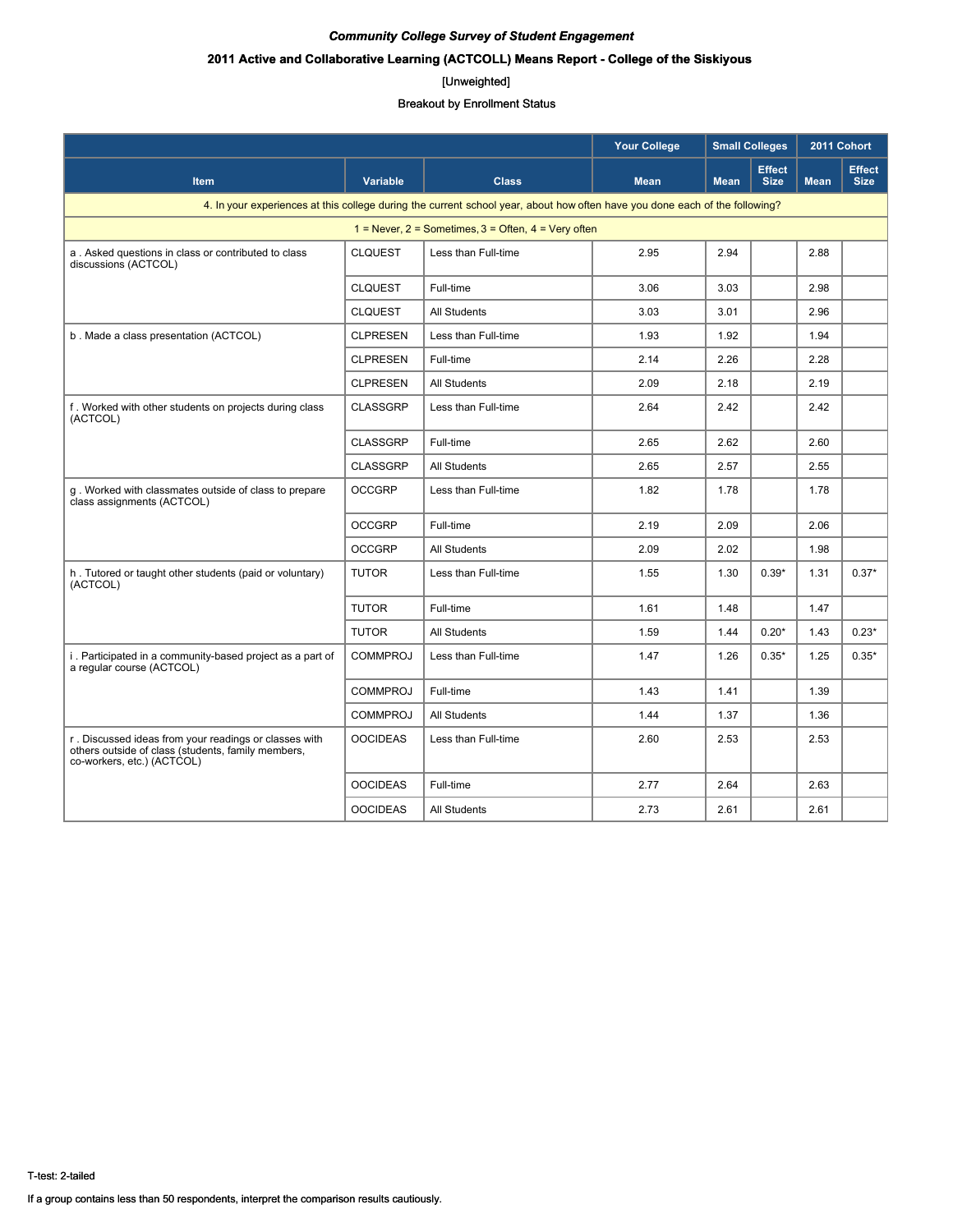# **2011 Active and Collaborative Learning (ACTCOLL) Frequency Distributions - College of the Siskiyous**

#### [Unweighted]

| <b>Item</b>                                                                           |              | <b>Your College</b> |                | <b>Small Colleges</b> |                | 2011 Cohort |                |
|---------------------------------------------------------------------------------------|--------------|---------------------|----------------|-----------------------|----------------|-------------|----------------|
|                                                                                       |              | Count               | <b>Percent</b> | Count                 | <b>Percent</b> | Count       | <b>Percent</b> |
| 4a. Asked questions in class or contributed to class                                  | Never        | $\overline{4}$      | 3.0            | 732                   | 2.4            | 3.526       | 3.0            |
| discussions (ACTCOL)                                                                  | Sometimes    | 37                  | 28.0           | 9,813                 | 31.7           | 40.288      | 34.0           |
|                                                                                       | Often        | 53                  | 40.2           | 10,936                | 35.4           | 41.142      | 34.7           |
|                                                                                       | Very often   | 38                  | 28.8           | 9,439                 | 30.5           | 33,604      | 28.3           |
|                                                                                       | <b>Total</b> | 132                 | 100.0          | 30,920                | 100.0          | 118,560     | 100.0          |
| 4b. Made a class presentation (ACTCOL)                                                | Never        | 53                  | 40.2           | 11,640                | 37.8           | 43,536      | 36.9           |
|                                                                                       | Sometimes    | 44                  | 33.3           | 11,927                | 38.7           | 46,068      | 39.0           |
|                                                                                       | Often        | 26                  | 19.7           | 5,239                 | 17.0           | 20,592      | 17.4           |
|                                                                                       | Very often   | 9                   | 6.8            | 1,982                 | 6.4            | 7,832       | 6.6            |
|                                                                                       | <b>Total</b> | 132                 | 100.0          | 30,788                | 100.0          | 118,028     | 100.0          |
| 4f. Worked with other students on projects during                                     | Never        | 15                  | 11.5           | 4,819                 | 15.8           | 18.689      | 15.9           |
| class (ACTCOL)                                                                        | Sometimes    | 42                  | 32.3           | 12,330                | 40.3           | 46.744      | 39.9           |
|                                                                                       | Often        | 48                  | 36.9           | 9,343                 | 30.5           | 36,229      | 30.9           |
|                                                                                       | Very often   | 25                  | 19.2           | 4,091                 | 13.4           | 15,627      | 13.3           |
|                                                                                       | <b>Total</b> | 130                 | 100.0          | 30,583                | 100.0          | 117,289     | 100.0          |
| 4q. Worked with classmates outside of class to                                        | Never        | 59                  | 45.0           | 14,234                | 46.4           | 54,305      | 46.2           |
| prepare class assignments (ACTCOL)                                                    | Sometimes    | 43                  | 32.8           | 10,672                | 34.8           | 41,194      | 35.0           |
|                                                                                       | Often        | 23                  | 17.6           | 4,121                 | 13.4           | 15,882      | 13.5           |
|                                                                                       | Very often   | 6                   | 4.6            | 1,648                 | 5.4            | 6,269       | 5.3            |
|                                                                                       | <b>Total</b> | 131                 | 100.0          | 30,675                | 100.0          | 117,650     | 100.0          |
| 4h. Tutored or taught other students (paid or                                         | Never        | 85                  | 64.4           | 23,833                | 77.6           | 90.640      | 76.9           |
| voluntary) (ACTCOL)                                                                   | Sometimes    | 30                  | 22.7           | 5.090                 | 16.6           | 19.943      | 16.9           |
|                                                                                       | Often        | 8                   | 6.1            | 1,217                 | 4.0            | 4,940       | 4.2            |
|                                                                                       | Very often   | 9                   | 6.8            | 592                   | 1.9            | 2,384       | 2.0            |
|                                                                                       | <b>Total</b> | 132                 | 100.0          | 30,732                | 100.0          | 117,907     | 100.0          |
| 4i. Participated in a community-based project as a                                    | Never        | 93                  | 71.0           | 24,888                | 81.3           | 95,674      | 81.5           |
| part of a regular course (ACTCOL)                                                     | Sometimes    | 22                  | 16.8           | 4,078                 | 13.3           | 15,435      | 13.2           |
|                                                                                       | Often        | 9                   | 6.9            | 1,164                 | 3.8            | 4,384       | 3.7            |
|                                                                                       | Very often   | $\overline{7}$      | 5.3            | 466                   | 1.5            | 1,844       | 1.6            |
|                                                                                       | <b>Total</b> | 131                 | 100.0          | 30.596                | 100.0          | 117,337     | 100.0          |
| 4r. Discussed ideas from your readings or classes                                     | Never        | 15                  | 11.5           | 4,149                 | 13.5           | 16,408      | 13.9           |
| with others outside of class (students, family members,<br>co-workers, etc.) (ACTCOL) | Sometimes    | 45                  | 34.4           | 11.816                | 38.5           | 44,502      | 37.8           |
|                                                                                       | Often        | 48                  | 36.6           | 9,201                 | 30.0           | 35,058      | 29.8           |
|                                                                                       | Very often   | 23                  | 17.6           | 5,553                 | 18.1           | 21,797      | 18.5           |
|                                                                                       | <b>Total</b> | 131                 | 100.0          | 30,719                | 100.0          | 117,765     | 100.0          |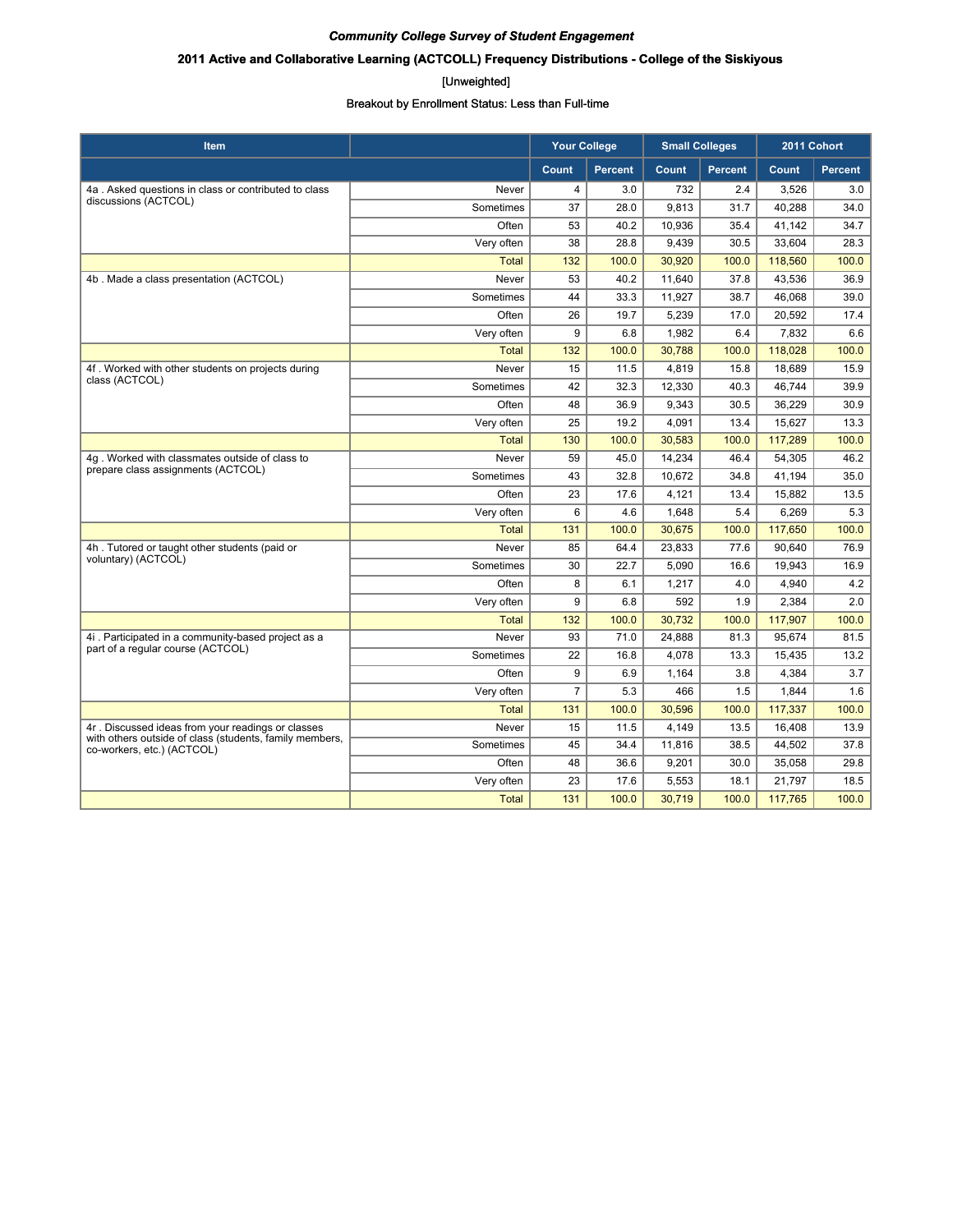# **2011 Active and Collaborative Learning (ACTCOLL) Frequency Distributions - College of the Siskiyous**

#### [Unweighted]

| <b>Item</b>                                                                           |              | <b>Your College</b> |                | <b>Small Colleges</b> |                |         | 2011 Cohort    |
|---------------------------------------------------------------------------------------|--------------|---------------------|----------------|-----------------------|----------------|---------|----------------|
|                                                                                       |              | Count               | <b>Percent</b> | Count                 | <b>Percent</b> | Count   | <b>Percent</b> |
| 4a. Asked questions in class or contributed to class                                  | Never        | 5                   | 1.3            | 1,604                 | 1.5            | 6,568   | 2.0            |
| discussions (ACTCOL)                                                                  | Sometimes    | 96                  | 25.0           | 28,747                | 27.6           | 96,940  | 29.9           |
|                                                                                       | Often        | 154                 | 40.1           | 38,381                | 36.9           | 116,576 | 36.0           |
|                                                                                       | Very often   | 129                 | 33.6           | 35,280                | 33.9           | 104,057 | 32.1           |
|                                                                                       | <b>Total</b> | 384                 | 100.0          | 104,012               | 100.0          | 324,141 | 100.0          |
| 4b. Made a class presentation (ACTCOL)                                                | Never        | 83                  | 21.7           | 20,660                | 19.9           | 62,948  | 19.5           |
|                                                                                       | Sometimes    | 188                 | 49.1           | 45,869                | 44.3           | 142,400 | 44.1           |
|                                                                                       | Often        | 86                  | 22.5           | 26,358                | 25.4           | 83,105  | 25.7           |
|                                                                                       | Very often   | 26                  | 6.8            | 10,685                | 10.3           | 34,441  | 10.7           |
|                                                                                       | <b>Total</b> | 383                 | 100.0          | 103,572               | 100.0          | 322,894 | 100.0          |
| 4f. Worked with other students on projects during                                     | Never        | 22                  | 5.8            | 8,072                 | 7.8            | 26,630  | 8.3            |
| class (ACTCOL)                                                                        | Sometimes    | 149                 | 39.1           | 40,248                | 39.1           | 127,009 | 39.6           |
|                                                                                       | Often        | 151                 | 39.6           | 37,698                | 36.6           | 116,066 | 36.2           |
|                                                                                       | Very often   | 59                  | 15.5           | 16,932                | 16.4           | 51,029  | 15.9           |
|                                                                                       | <b>Total</b> | 381                 | 100.0          | 102,950               | 100.0          | 320,734 | 100.0          |
| 4g. Worked with classmates outside of class to                                        | Never        | 96                  | 25.2           | 29,726                | 28.8           | 98,252  | 30.5           |
| prepare class assignments (ACTCOL)                                                    | Sometimes    | 151                 | 39.6           | 43,200                | 41.9           | 133,317 | 41.4           |
|                                                                                       | Often        | 100                 | 26.2           | 21,372                | 20.7           | 63,478  | 19.7           |
|                                                                                       | Very often   | 34                  | 8.9            | 8,914                 | 8.6            | 26,670  | 8.3            |
|                                                                                       | <b>Total</b> | 381                 | 100.0          | 103,212               | 100.0          | 321,717 | 100.0          |
| 4h. Tutored or taught other students (paid or                                         | Never        | 228                 | 59.5           | 68,253                | 66.0           | 215,937 | 67.0           |
| voluntary) (ACTCOL)                                                                   | Sometimes    | 97                  | 25.3           | 24,423                | 23.6           | 73,842  | 22.9           |
|                                                                                       | Often        | 39                  | 10.2           | 7,016                 | 6.8            | 21,411  | 6.6            |
|                                                                                       | Very often   | 19                  | 5.0            | 3,755                 | 3.6            | 11,204  | 3.5            |
|                                                                                       | <b>Total</b> | 383                 | 100.0          | 103,447               | 100.0          | 322,394 | 100.0          |
| 4i. Participated in a community-based project as a                                    | Never        | 258                 | 67.7           | 73,002                | 70.8           | 230,910 | 71.9           |
| part of a regular course (ACTCOL)                                                     | Sometimes    | 93                  | 24.4           | 20,982                | 20.4           | 62,330  | 19.4           |
|                                                                                       | Often        | 20                  | 5.2            | 6,257                 | 6.1            | 19,044  | 5.9            |
|                                                                                       | Very often   | 10                  | 2.6            | 2,826                 | 2.7            | 8,720   | 2.7            |
|                                                                                       | <b>Total</b> | 381                 | 100.0          | 103,067               | 100.0          | 321,004 | 100.0          |
| 4r. Discussed ideas from your readings or classes                                     | Never        | 26                  | 6.8            | 10,251                | 9.9            | 33,252  | 10.3           |
| with others outside of class (students, family members,<br>co-workers, etc.) (ACTCOL) | Sometimes    | 133                 | 34.9           | 38,251                | 36.9           | 118,861 | 36.9           |
|                                                                                       | Often        | 123                 | 32.3           | 33,677                | 32.5           | 102,741 | 31.9           |
|                                                                                       | Very often   | 99                  | 26.0           | 21,370                | 20.6           | 67,580  | 21.0           |
|                                                                                       | <b>Total</b> | 381                 | 100.0          | 103,549               | 100.0          | 322,434 | 100.0          |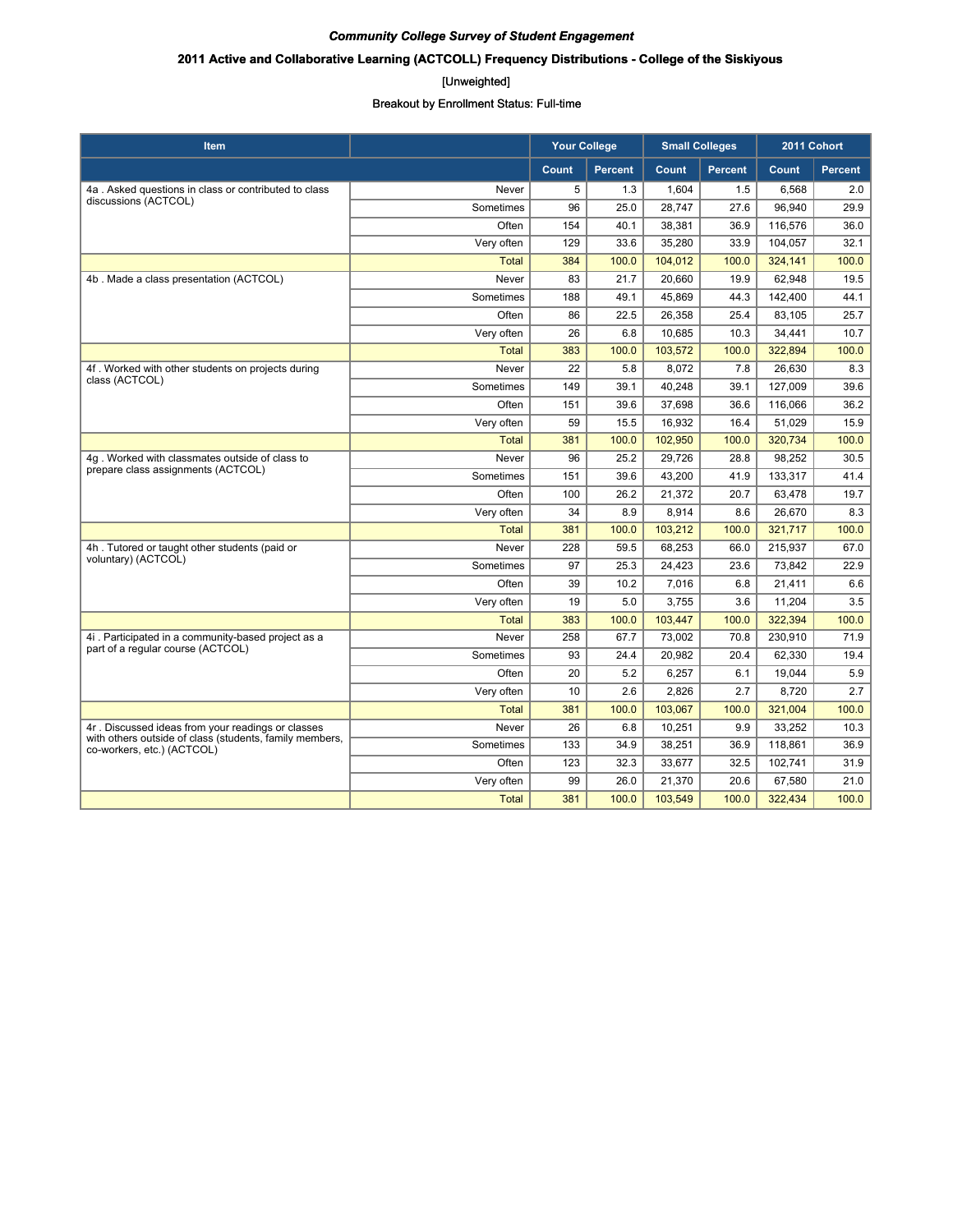#### *Community College Survey of Student Engagement* **2011 Student Effort (STUEFF) Bar Chart - College of the Siskiyous**

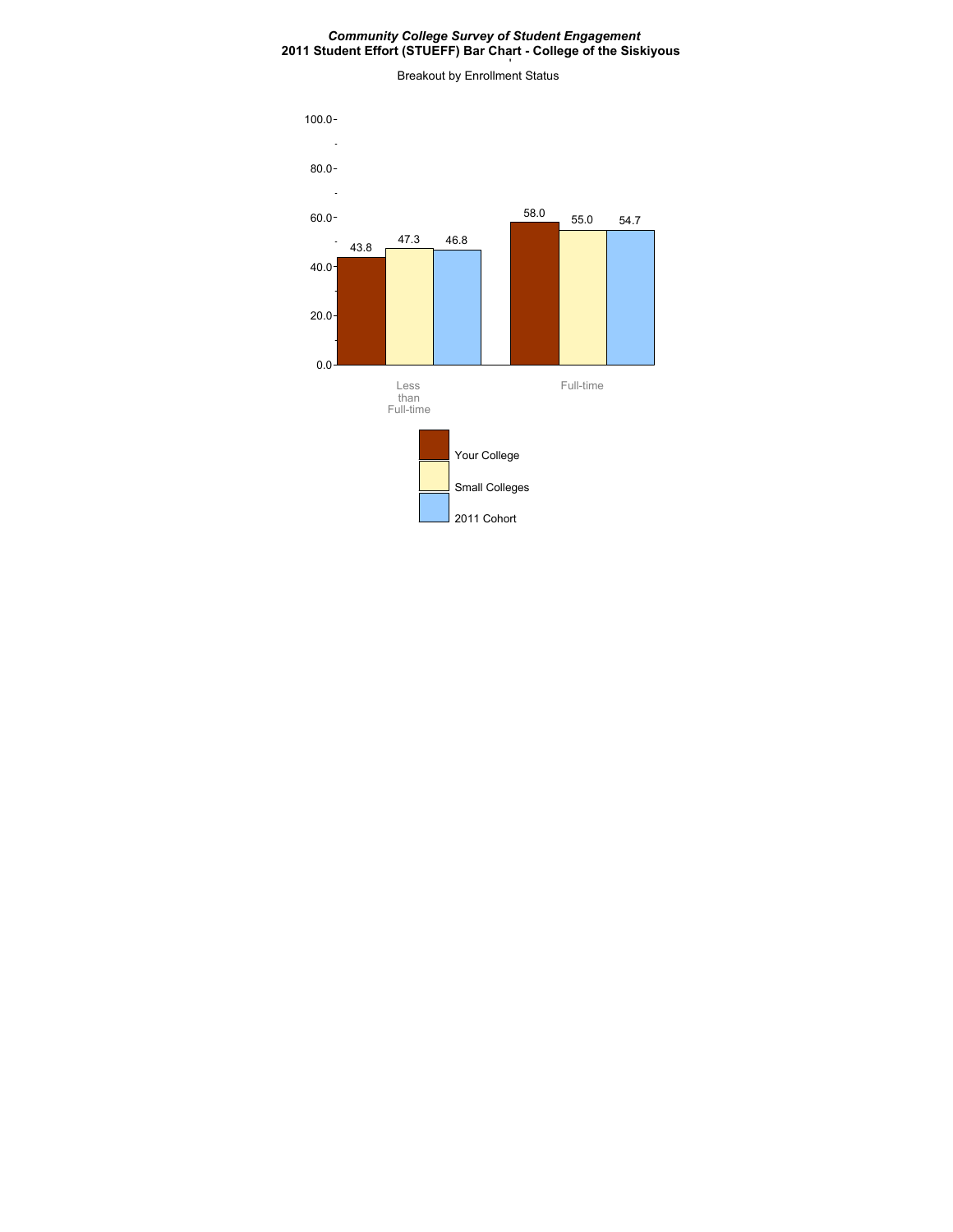# *Community College Survey of Student Engagement* **2011 Student Effort (STUEFF) Means Report - College of the Siskiyous**

# [Unweighted]

|                                                                                                                                            |                                                                                                      |                                                                                                                             | <b>Your College</b> | <b>Small Colleges</b> |                              | 2011 Cohort |                              |  |  |  |
|--------------------------------------------------------------------------------------------------------------------------------------------|------------------------------------------------------------------------------------------------------|-----------------------------------------------------------------------------------------------------------------------------|---------------------|-----------------------|------------------------------|-------------|------------------------------|--|--|--|
| <b>Item</b>                                                                                                                                | <b>Variable</b>                                                                                      | <b>Class</b>                                                                                                                | <b>Mean</b>         | <b>Mean</b>           | <b>Effect</b><br><b>Size</b> | <b>Mean</b> | <b>Effect</b><br><b>Size</b> |  |  |  |
|                                                                                                                                            |                                                                                                      | 4. In your experiences at this college during the current school year, about how often have you done each of the following? |                     |                       |                              |             |                              |  |  |  |
|                                                                                                                                            |                                                                                                      | 1 = Never, $2$ = Sometimes, $3$ = Often, $4$ = Very often                                                                   |                     |                       |                              |             |                              |  |  |  |
| c. Prepared two or more drafts of a paper or assignment<br>before turning it in (STUEFF)                                                   | <b>REWROPAP</b>                                                                                      | Less than Full-time                                                                                                         | 2.06                | 2.39                  | $-0.32*$                     | 2.40        | $-0.33*$                     |  |  |  |
|                                                                                                                                            | <b>REWROPAP</b>                                                                                      | Full-time                                                                                                                   | 2.71                | 2.65                  |                              | 2.65        |                              |  |  |  |
|                                                                                                                                            | <b>REWROPAP</b>                                                                                      | <b>All Students</b>                                                                                                         | 2.54                | 2.59                  |                              | 2.59        |                              |  |  |  |
| d. Worked on a paper or project that required<br>integrating ideas or information from various sources<br>(STUEFF)                         | <b>INTEGRAT</b>                                                                                      | Less than Full-time                                                                                                         | 2.45                | 2.62                  |                              | 2.63        |                              |  |  |  |
|                                                                                                                                            | <b>INTEGRAT</b>                                                                                      | Full-time                                                                                                                   | 2.96                | 2.94                  |                              | 2.96        |                              |  |  |  |
|                                                                                                                                            | <b>INTEGRAT</b>                                                                                      | <b>All Students</b>                                                                                                         | 2.83                | 2.86                  |                              | 2.87        |                              |  |  |  |
| e. Came to class without completing readings or<br>assignments (STUEFF)                                                                    | <b>CLUNPREP</b>                                                                                      | Less than Full-time                                                                                                         | 1.70                | 1.73                  |                              | 1.77        |                              |  |  |  |
|                                                                                                                                            | <b>CLUNPREP</b>                                                                                      | Full-time                                                                                                                   | 1.92                | 1.86                  |                              | 1.89        |                              |  |  |  |
|                                                                                                                                            | <b>CLUNPREP</b>                                                                                      | <b>All Students</b>                                                                                                         | 1.86                | 1.83                  |                              | 1.86        |                              |  |  |  |
|                                                                                                                                            | 6. During the current school year, about how much reading and writing have you done at this college? |                                                                                                                             |                     |                       |                              |             |                              |  |  |  |
|                                                                                                                                            |                                                                                                      | 1 = None, 2 = Between 1 and 4, 3 = Between 5 and 10, 4 = Between 11 and 20, 5 = More than 20                                |                     |                       |                              |             |                              |  |  |  |
| b. Number of books read on your own (not assigned) for<br>personal enjoyment or academic enrichment (STUEFF)                               | <b>READOWN</b>                                                                                       | Less than Full-time                                                                                                         | 2.31                | 2.08                  |                              | 2.10        |                              |  |  |  |
|                                                                                                                                            | <b>READOWN</b>                                                                                       | Full-time                                                                                                                   | 2.19                | 2.08                  |                              | 2.11        |                              |  |  |  |
|                                                                                                                                            | <b>READOWN</b>                                                                                       | <b>All Students</b>                                                                                                         | 2.22                | 2.08                  |                              | 2.11        |                              |  |  |  |
|                                                                                                                                            |                                                                                                      | 10. About how many hours do you spend in a typical 7-day week doing each of the following?                                  |                     |                       |                              |             |                              |  |  |  |
|                                                                                                                                            |                                                                                                      | $0 =$ None, 1 = 1-5 hours, 2 = 6-10 hours, 3 = 11-20 hours, 4 = 21-30 hours, 5 = More than 30 hours                         |                     |                       |                              |             |                              |  |  |  |
| a. Preparing for class (studying, reading, writing,<br>rehearsing, doing homework, or other activites related to<br>your program) (STUEFF) | ACADPR01                                                                                             | Less than Full-time                                                                                                         | 1.76                | 1.89                  |                              | 1.85        |                              |  |  |  |
|                                                                                                                                            | ACADPR01                                                                                             | Full-time                                                                                                                   | 2.43                | 2.23                  |                              | 2.20        |                              |  |  |  |
|                                                                                                                                            | ACADPR01                                                                                             | <b>All Students</b>                                                                                                         | 2.26                | 2.15                  |                              | 2.11        |                              |  |  |  |
|                                                                                                                                            |                                                                                                      | 13.1. How often you use the following services?                                                                             |                     |                       |                              |             |                              |  |  |  |
|                                                                                                                                            |                                                                                                      | $1 =$ Rarely/Never, $2 =$ Sometimes, $3 =$ Often                                                                            |                     |                       |                              |             |                              |  |  |  |
| d. Frequency: Peer or other tutoring                                                                                                       | <b>USETUTOR</b>                                                                                      | Less than Full-time                                                                                                         | 1.42                | 1.44                  |                              | 1.46        |                              |  |  |  |
|                                                                                                                                            | <b>USETUTOR</b>                                                                                      | Full-time                                                                                                                   | 1.60                | 1.51                  |                              | 1.52        |                              |  |  |  |
|                                                                                                                                            | <b>USETUTOR</b>                                                                                      | All Students                                                                                                                | 1.56                | 1.49                  |                              | 1.50        |                              |  |  |  |
| e. Frequency: Skill labs (writing, math, etc.)                                                                                             | <b>USELAB</b>                                                                                        | Less than Full-time                                                                                                         | 1.79                | 1.70                  |                              | 1.68        |                              |  |  |  |
|                                                                                                                                            | <b>USELAB</b>                                                                                        | Full-time                                                                                                                   | 2.05                | 1.82                  | $0.30*$                      | 1.78        | $0.35*$                      |  |  |  |
|                                                                                                                                            | <b>USELAB</b>                                                                                        | All Students                                                                                                                | 2.00                | 1.79                  | $0.26*$                      | 1.75        | $0.31*$                      |  |  |  |
| h. Frequency: Computer lab                                                                                                                 | <b>USECOMLB</b>                                                                                      | Less than Full-time                                                                                                         | 1.83                | 2.02                  |                              | 1.99        |                              |  |  |  |
|                                                                                                                                            | <b>USECOMLB</b>                                                                                      | Full-time                                                                                                                   | 2.12                | 2.24                  |                              | 2.20        |                              |  |  |  |
|                                                                                                                                            | <b>USECOMLB</b>                                                                                      | All Students                                                                                                                | 2.06                | 2.19                  |                              | 2.15        |                              |  |  |  |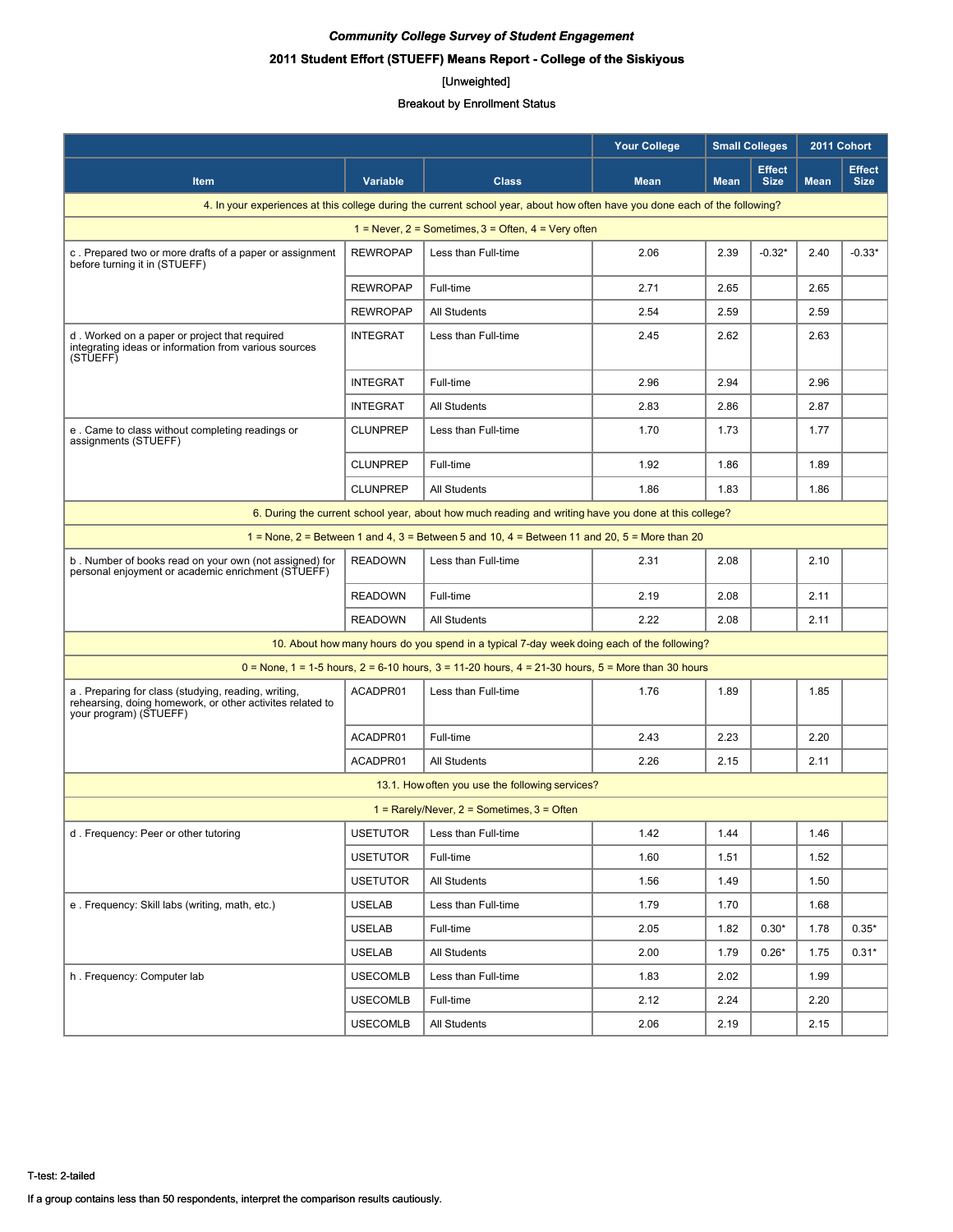# **2011 Student Effort (STUEFF) Frequency Distributions - College of the Siskiyous**

#### [Unweighted]

| <b>Item</b>                                                                         |                            | <b>Your College</b> |                | <b>Small Colleges</b> |                | 2011 Cohort |                |
|-------------------------------------------------------------------------------------|----------------------------|---------------------|----------------|-----------------------|----------------|-------------|----------------|
|                                                                                     |                            | Count               | <b>Percent</b> | Count                 | <b>Percent</b> | Count       | <b>Percent</b> |
| 4c. Prepared two or more drafts of a paper or                                       | Never                      | 50                  | 38.8           | 7,429                 | 24.2           | 28,292      | 24.1           |
| assignment before turning it in (STUEFF)                                            | Sometimes                  | 35                  | 27.1           | 9,210                 | 30.0           | 34,774      | 29.6           |
|                                                                                     | Often                      | 30                  | 23.3           | 8,766                 | 28.6           | 33,749      | 28.7           |
|                                                                                     | Very often                 | 14                  | 10.9           | 5,280                 | 17.2           | 20,723      | 17.6           |
|                                                                                     | <b>Total</b>               | 129                 | 100.0          | 30,685                | 100.0          | 117,538     | 100.0          |
| 4d. Worked on a paper or project that required                                      | Never                      | 25                  | 19.1           | 4,226                 | 13.8           | 16,390      | 13.9           |
| integrating ideas or information from various sources<br>(STUEFF)                   | Sometimes                  | 44                  | 33.6           | 9,547                 | 31.1           | 35,513      | 30.2           |
|                                                                                     | Often                      | 40                  | 30.5           | 10,714                | 34.9           | 41,400      | 35.2           |
|                                                                                     | Very often                 | 22                  | 16.8           | 6,189                 | 20.2           | 24,299      | 20.7           |
|                                                                                     | <b>Total</b>               | 131                 | 100.0          | 30,676                | 100.0          | 117,602     | 100.0          |
| 4e. Came to class without completing readings or                                    | Never                      | 58                  | 43.9           | 12,170                | 39.7           | 43,692      | 37.2           |
| assignments (STUEFF)                                                                | Sometimes                  | 60                  | 45.5           | 15,325                | 50.0           | 60,346      | 51.4           |
|                                                                                     | Often                      | 10                  | 7.6            | 2,316                 | 7.6            | 9,834       | 8.4            |
|                                                                                     | Very often                 | 4                   | 3.0            | 809                   | 2.6            | 3,514       | 3.0            |
|                                                                                     | <b>Total</b>               | 132                 | 100.0          | 30,620                | 100.0          | 117,386     | 100.0          |
| 6b. Number of books read on your own (not assigned)                                 | None                       | 28                  | 21.2           | 9,091                 | 29.8           | 32,821      | 28.1           |
| for personal enjoyment or academic enrichment<br>(STUEFF)                           | Between 1 and 4            | 62                  | 47.0           | 14,213                | 46.7           | 56,186      | 48.1           |
|                                                                                     | Between 5 and 10           | 23                  | 17.4           | 4,123                 | 13.5           | 16,565      | 14.2           |
|                                                                                     | Between 11 and 20          | 11                  | 8.3            | 1,550                 | 5.1            | 5,909       | 5.1            |
|                                                                                     | More than 20               | 8                   | 6.1            | 1,480                 | 4.9            | 5,305       | 4.5            |
|                                                                                     | Total                      | 132                 | 100.0          | 30,457                | 100.0          | 116,786     | 100.0          |
| 10a. Preparing for class (studying, reading, writing,                               | None                       | 6                   | 4.5            | 547                   | 1.8            | 2,017       | 1.7            |
| rehearsing, doing homework, or other activites related<br>to your program) (STUEFF) | 1-5 hours                  | 63                  | 47.7           | 13,031                | 42.9           | 52,021      | 44.6           |
|                                                                                     | 6-10 hours                 | 32                  | 24.2           | 9,213                 | 30.3           | 35,393      | 30.4           |
|                                                                                     | 11-20 hours                | 22                  | 16.7           | 5,164                 | 17.0           | 18,714      | 16.0           |
|                                                                                     | 21-30 hours                | 6                   | 4.5            | 1,618                 | 5.3            | 5,709       | 4.9            |
|                                                                                     | More than 30 hours         | 3                   | 2.3            | 833                   | 2.7            | 2,762       | 2.4            |
|                                                                                     | <b>Total</b>               | 132                 | 100.0          | 30,406                | 100.0          | 116,616     | 100.0          |
| 13.1d. Frequency: Peer or other tutoring (STUEFF)                                   | Do not know/Not applicable | 51                  | 41.1           | 8,716                 | 29.6           | 32,128      | 28.5           |
|                                                                                     | Rarely/Never               | 49                  | 39.5           | 13,650                | 46.3           | 52,008      | 46.1           |
|                                                                                     | Sometimes                  | 17                  | 13.7           | 5,033                 | 17.1           | 20,308      | 18.0           |
|                                                                                     | Often                      | $\overline{7}$      | 5.6            | 2,074                 | 7.0            | 8,253       | 7.3            |
|                                                                                     | <b>Total</b>               | 124                 | 100.0          | 29,473                | 100.0          | 112,697     | 100.0          |
| 13.1e. Frequency: Skill labs (writing, math, etc.)                                  | Do not know/Not applicable | 36                  | 28.6           | 7,557                 | 25.7           | 28,047      | 25.0           |
| (STUEFF)                                                                            | Rarely/Never               | 41                  | 32.5           | 10,903                | 37.1           | 43,082      | 38.3           |
|                                                                                     | Sometimes                  | 27                  | 21.4           | 6,648                 | 22.6           | 25.463      | 22.7           |
|                                                                                     | Often                      | 22                  | 17.5           | 4,315                 | 14.7           | 15,790      | 14.1           |
|                                                                                     | <b>Total</b>               | 126                 | 100.0          | 29,423                | 100.0          | 112,382     | 100.0          |
| 13.1h. Frequency: Computer lab (STUEFF)                                             | Do not know/Not applicable | 33                  | 26.4           | 4,531                 | 15.4           | 18,313      | 16.2           |
|                                                                                     | Rarely/Never               | 38                  | 30.4           | 7,836                 | 26.6           | 31,360      | 27.8           |
|                                                                                     | Sometimes                  | 32                  | 25.6           | 8,851                 | 30.0           | 33,052      | 29.3           |
|                                                                                     | Often                      | 22                  | 17.6           | 8,261                 | 28.0           | 30,022      | 26.6           |
|                                                                                     | Total                      | 125                 | 100.0          | 29,479                | 100.0          | 112,747     | 100.0          |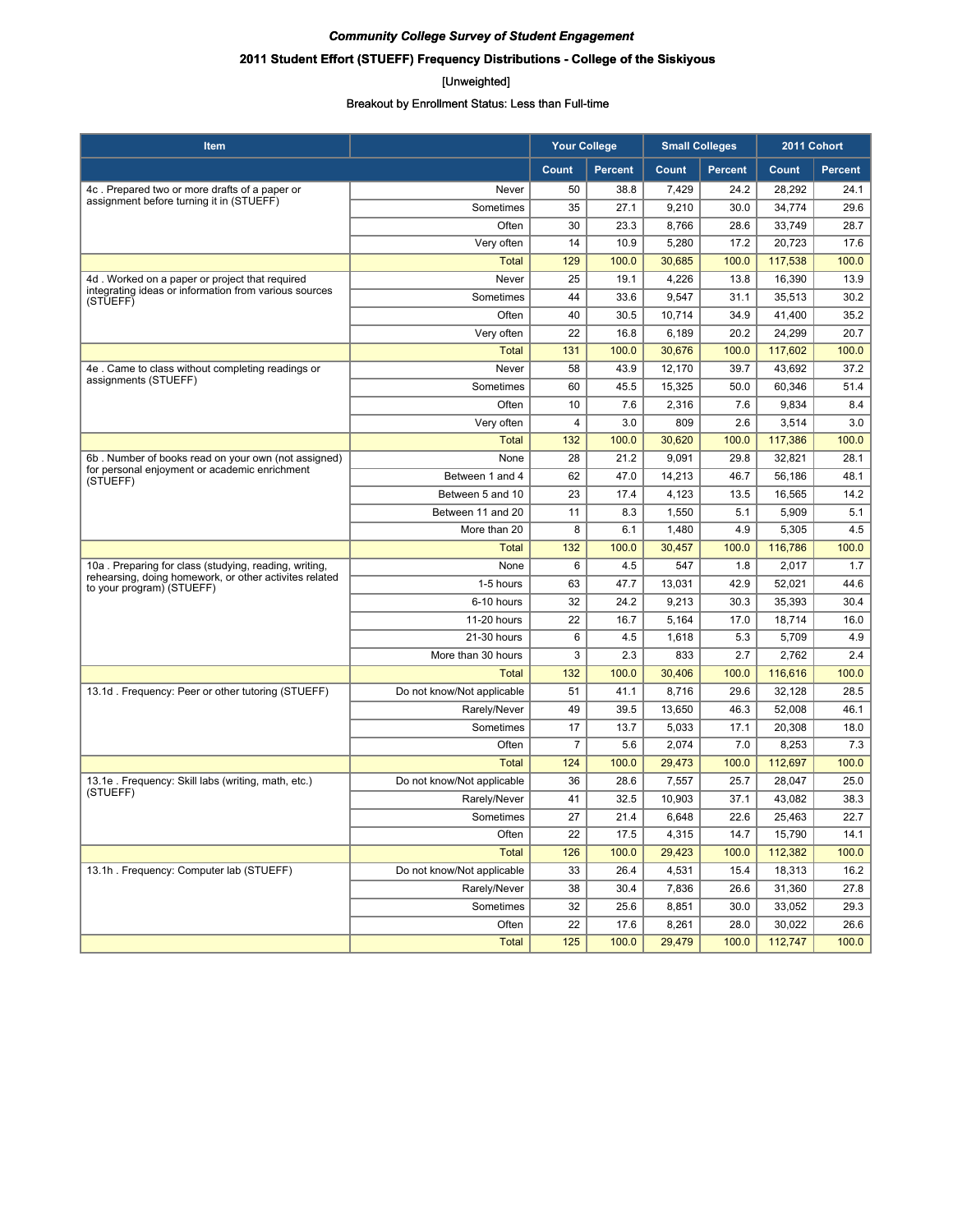# **2011 Student Effort (STUEFF) Frequency Distributions - College of the Siskiyous**

#### [Unweighted]

| Item                                                                                |                            | <b>Your College</b> |                |         | <b>Small Colleges</b> | 2011 Cohort |                |
|-------------------------------------------------------------------------------------|----------------------------|---------------------|----------------|---------|-----------------------|-------------|----------------|
|                                                                                     |                            | Count               | <b>Percent</b> | Count   | <b>Percent</b>        | Count       | <b>Percent</b> |
| 4c. Prepared two or more drafts of a paper or                                       | Never                      | 51                  | 13.4           | 14,800  | 14.3                  | 46,533      | 14.5           |
| assignment before turning it in (STUEFF)                                            | Sometimes                  | 106                 | 27.7           | 30,923  | 29.9                  | 95,258      | 29.6           |
|                                                                                     | Often                      | 129                 | 33.8           | 33,168  | 32.1                  | 103,370     | 32.1           |
|                                                                                     | Very often                 | 96                  | 25.1           | 24,401  | 23.6                  | 76,715      | 23.8           |
|                                                                                     | <b>Total</b>               | 382                 | 100.0          | 103,292 | 100.0                 | 321,876     | 100.0          |
| 4d. Worked on a paper or project that required                                      | Never                      | 15                  | 3.9            | 5,325   | 5.1                   | 15,925      | 4.9            |
| integrating ideas or information from various sources<br>(STUEFF)                   | Sometimes                  | 96                  | 25.2           | 26.135  | 25.3                  | 78,018      | 24.2           |
|                                                                                     | Often                      | 161                 | 42.3           | 41.658  | 40.3                  | 130.091     | 40.4           |
|                                                                                     | Very often                 | 109                 | 28.6           | 30,292  | 29.3                  | 98,113      | 30.5           |
|                                                                                     | <b>Total</b>               | 381                 | 100.0          | 103,410 | 100.0                 | 322,147     | 100.0          |
| 4e. Came to class without completing readings or                                    | Never                      | 100                 | 26.1           | 31,683  | 30.7                  | 93,851      | 29.2           |
| assignments (STUEFF)                                                                | Sometimes                  | 226                 | 59.0           | 57,794  | 56.0                  | 182,292     | 56.7           |
|                                                                                     | Often                      | 44                  | 11.5           | 9,919   | 9.6                   | 32,631      | 10.2           |
|                                                                                     | Very often                 | 13                  | 3.4            | 3,723   | 3.6                   | 12,482      | 3.9            |
|                                                                                     | <b>Total</b>               | 383                 | 100.0          | 103,119 | 100.0                 | 321,256     | 100.0          |
| 6b. Number of books read on your own (not assigned)                                 | None                       | 116                 | 30.5           | 31,589  | 30.7                  | 92,147      | 28.8           |
| for personal enjoyment or academic enrichment<br>(STUEFF)                           | Between 1 and 4            | 159                 | 41.8           | 46.947  | 45.6                  | 150.445     | 47.0           |
|                                                                                     | Between 5 and 10           | 53                  | 13.9           | 13,881  | 13.5                  | 44,790      | 14.0           |
|                                                                                     | Between 11 and 20          | 22                  | 5.8            | 5,458   | 5.3                   | 17,089      | 5.3            |
|                                                                                     | More than 20               | 30                  | 7.9            | 4,970   | 4.8                   | 15,950      | 5.0            |
|                                                                                     | Total                      | 380                 | 100.0          | 102,845 | 100.0                 | 320,421     | 100.0          |
| 10a. Preparing for class (studying, reading, writing,                               | None                       | 4                   | 1.0            | 1,293   | 1.3                   | 3,863       | 1.2            |
| rehearsing, doing homework, or other activites related<br>to your program) (STUEFF) | 1-5 hours                  | 108                 | 28.3           | 33,442  | 32.6                  | 105,957     | 33.2           |
|                                                                                     | 6-10 hours                 | 104                 | 27.2           | 30,042  | 29.3                  | 94,981      | 29.7           |
|                                                                                     | 11-20 hours                | 89                  | 23.3           | 22,148  | 21.6                  | 68,692      | 21.5           |
|                                                                                     | 21-30 hours                | 38                  | 9.9            | 9,714   | 9.5                   | 29,031      | 9.1            |
|                                                                                     | More than 30 hours         | 39                  | 10.2           | 5,972   | 5.8                   | 16,977      | 5.3            |
|                                                                                     | Total                      | 382                 | 100.0          | 102,611 | 100.0                 | 319,501     | 100.0          |
| 13.1d. Frequency: Peer or other tutoring (STUEFF)                                   | Do not know/Not applicable | 79                  | 21.4           | 22,559  | 22.6                  | 70,462      | 22.7           |
|                                                                                     | Rarely/Never               | 163                 | 44.2           | 47,226  | 47.3                  | 144,894     | 46.7           |
|                                                                                     | Sometimes                  | 81                  | 22.0           | 20,982  | 21.0                  | 66,294      | 21.4           |
|                                                                                     | Often                      | 46                  | 12.5           | 9,122   | 9.1                   | 28,651      | 9.2            |
|                                                                                     | <b>Total</b>               | 369                 | 100.0          | 99,889  | 100.0                 | 310,301     | 100.0          |
| 13.1e. Frequency: Skill labs (writing, math, etc.)                                  | Do not know/Not applicable | 32                  | 8.6            | 18,589  | 18.7                  | 58,982      | 19.1           |
| (STUEFF)                                                                            | Rarely/Never               | 100                 | 26.9           | 34,406  | 34.5                  | 111,923     | 36.2           |
|                                                                                     | Sometimes                  | 122                 | 32.8           | 27,118  | 27.2                  | 81,855      | 26.4           |
|                                                                                     | Often                      | 118                 | 31.7           | 19,481  | 19.6                  | 56,725      | 18.3           |
|                                                                                     | <b>Total</b>               | 372                 | 100.0          | 99,594  | 100.0                 | 309,485     | 100.0          |
| 13.1h. Frequency: Computer lab (STUEFF)                                             | Do not know/Not applicable | 34                  | 9.1            | 7,901   | 7.9                   | 27,230      | 8.8            |
|                                                                                     | Rarely/Never               | 101                 | 27.1           | 19,176  | 19.2                  | 64,180      | 20.7           |
|                                                                                     | Sometimes                  | 97                  | 26.0           | 31,816  | 31.9                  | 97,325      | 31.4           |
|                                                                                     | Often                      | 141                 | 37.8           | 40,883  | 41.0                  | 121,429     | 39.1           |
|                                                                                     | Total                      | 373                 | 100.0          | 99,776  | 100.0                 | 310,164     | 100.0          |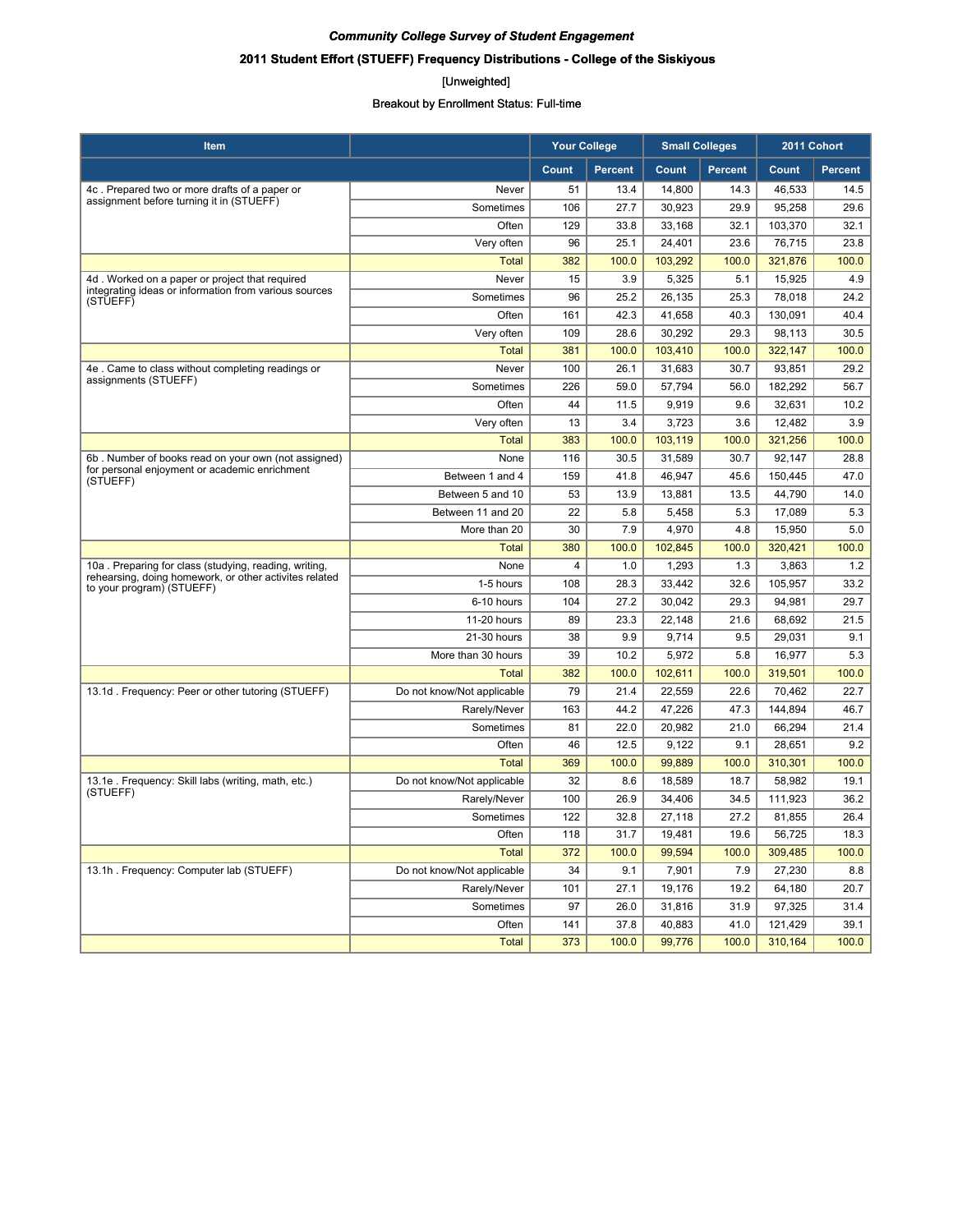#### *Community College Survey of Student Engagement* **2011 Academic Challenge (ACCHALL) Bar Chart - College of the Siskiyous**

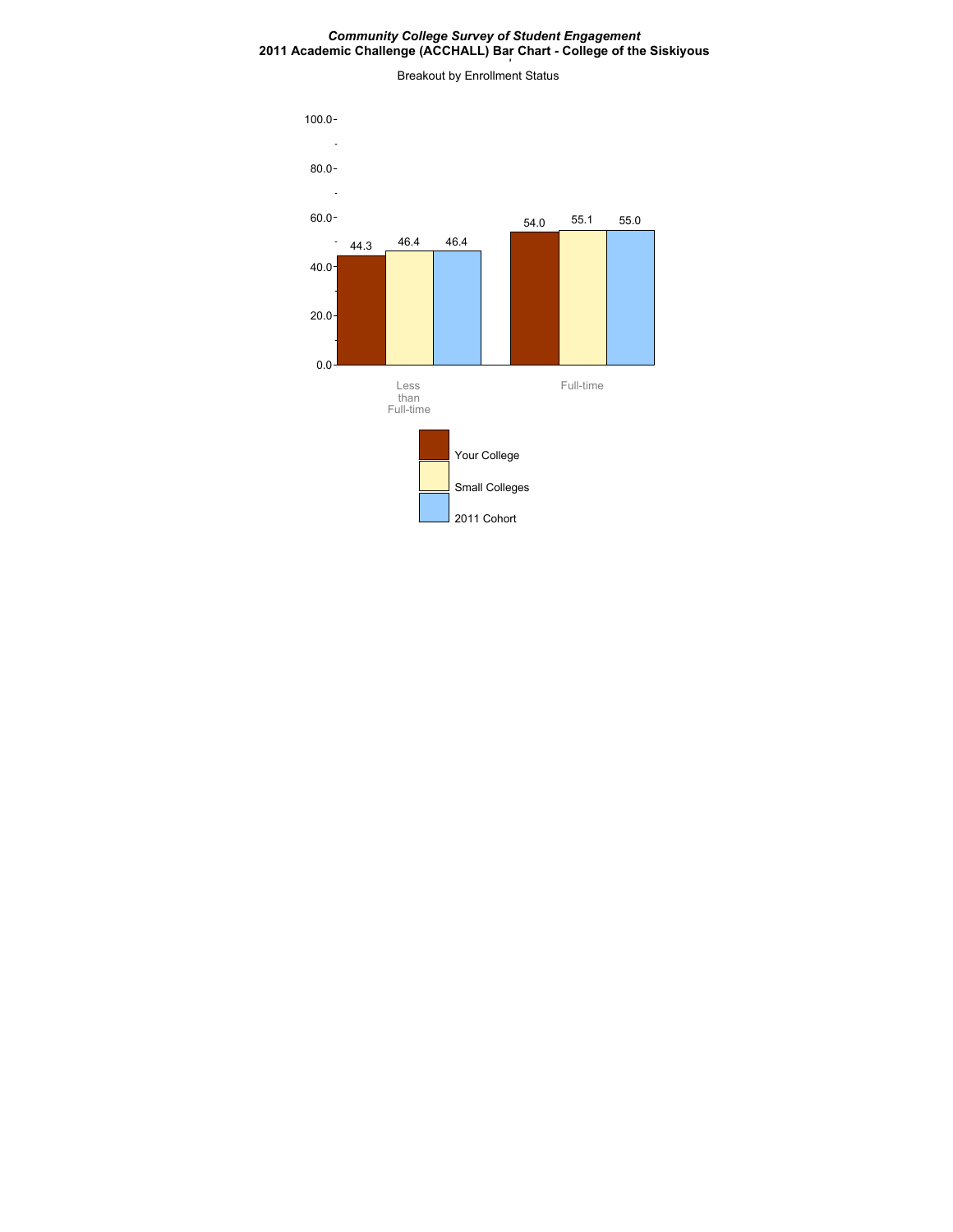# **2011 Academic Challenge (ACCHALL) Means Report - College of the Siskiyous**

#### [Unweighted]

|                                                                                                            |                 |                                                                                                                             | <b>Your College</b> |             | <b>Small Colleges</b>        | 2011 Cohort |                              |
|------------------------------------------------------------------------------------------------------------|-----------------|-----------------------------------------------------------------------------------------------------------------------------|---------------------|-------------|------------------------------|-------------|------------------------------|
| <b>Item</b>                                                                                                | <b>Variable</b> | <b>Class</b>                                                                                                                | <b>Mean</b>         | <b>Mean</b> | <b>Effect</b><br><b>Size</b> | <b>Mean</b> | <b>Effect</b><br><b>Size</b> |
|                                                                                                            |                 | 4. In your experiences at this college during the current school year, about how often have you done each of the following? |                     |             |                              |             |                              |
|                                                                                                            |                 | 1 = Never, $2$ = Sometimes, $3$ = Often, $4$ = Very often                                                                   |                     |             |                              |             |                              |
| p. Worked harder than you thought you could to meet<br>an instructor's standards or expectations (ACCHALL) | <b>WORKHARD</b> | Less than Full-time                                                                                                         | 2.33                | 2.54        |                              | 2.53        |                              |
|                                                                                                            | <b>WORKHARD</b> | Full-time                                                                                                                   | 2.63                | 2.68        |                              | 2.67        |                              |
|                                                                                                            | <b>WORKHARD</b> | <b>All Students</b>                                                                                                         | 2.56                | 2.65        |                              | 2.63        |                              |
|                                                                                                            |                 | 5. During the current school year, how much has your coursework at this college emphasized the following mental activities? |                     |             |                              |             |                              |
|                                                                                                            |                 | 1 = Very little, $2 =$ Some, $3 =$ Quite a bit, $4 =$ Very much                                                             |                     |             |                              |             |                              |
| b. Analyzing the basic elements of an idea, experience,<br>or theory (ACCHALL)                             | ANALYZE         | Less than Full-time                                                                                                         | 2.94                | 2.82        |                              | 2.85        |                              |
|                                                                                                            | ANALYZE         | Full-time                                                                                                                   | 2.93                | 2.93        |                              | 2.96        |                              |
|                                                                                                            | ANALYZE         | <b>All Students</b>                                                                                                         | 2.93                | 2.90        |                              | 2.93        |                              |
| c. Synthesizing and organizing ideas, information, or<br>experiences in new ways (ACCHALL)                 | <b>SYNTHESZ</b> | Less than Full-time                                                                                                         | 2.85                | 2.70        |                              | 2.71        |                              |
|                                                                                                            | SYNTHESZ        | Full-time                                                                                                                   | 2.77                | 2.81        |                              | 2.83        |                              |
|                                                                                                            | <b>SYNTHESZ</b> | <b>All Students</b>                                                                                                         | 2.80                | 2.79        |                              | 2.80        |                              |
| d. Making judgments about the value or soundness of<br>information, arguments, or methods (ACCHALL)        | <b>EVALUATE</b> | Less than Full-time                                                                                                         | 2.70                | 2.50        |                              | 2.51        |                              |
|                                                                                                            | <b>EVALUATE</b> | Full-time                                                                                                                   | 2.68                | 2.68        |                              | 2.70        |                              |
|                                                                                                            | <b>EVALUATE</b> | <b>All Students</b>                                                                                                         | 2.69                | 2.64        |                              | 2.65        |                              |
| e. Applying theories or concepts to practical problems or<br>in new situations (ACCHALL)                   | <b>APPLYING</b> | Less than Full-time                                                                                                         | 2.80                | 2.62        |                              | 2.62        |                              |
|                                                                                                            | <b>APPLYING</b> | Full-time                                                                                                                   | 2.75                | 2.79        |                              | 2.78        |                              |
|                                                                                                            | <b>APPLYING</b> | <b>All Students</b>                                                                                                         | 2.76                | 2.75        |                              | 2.74        |                              |
| f. Using information you have read or heard to perform a<br>new skill (ACCHALL)                            | <b>PERFORM</b>  | Less than Full-time                                                                                                         | 2.86                | 2.74        |                              | 2.74        |                              |
|                                                                                                            | <b>PERFORM</b>  | Full-time                                                                                                                   | 2.88                | 2.92        |                              | 2.89        |                              |
|                                                                                                            | <b>PERFORM</b>  | All Students                                                                                                                | 2.87                | 2.88        |                              | 2.85        |                              |
|                                                                                                            |                 | 6. During the current school year, about how much reading and writing have you done at this college?                        |                     |             |                              |             |                              |
|                                                                                                            |                 | 1 = None, 2 = Between 1 and 4, 3 = Between 5 and 10, 4 = Between 11 and 20, 5 = More than 20                                |                     |             |                              |             |                              |
| a. Number of assigned textbooks, manuals, books, or<br>book-length packs of course readings (ACCHALL)      | <b>READASGN</b> | Less than Full-time                                                                                                         | 2.39                | 2.74        | $-0.34*$                     | 2.72        | $-0.33*$                     |
|                                                                                                            | <b>READASGN</b> | Full-time                                                                                                                   | 3.28                | 3.16        |                              | 3.13        |                              |
|                                                                                                            | <b>READASGN</b> | <b>All Students</b>                                                                                                         | 3.05                | 3.07        |                              | 3.02        |                              |
| c. Number of written papers or reports of any length<br>(ACCHALL)                                          | <b>WRITEANY</b> | Less than Full-time                                                                                                         | 2.40                | 2.66        |                              | 2.66        |                              |
|                                                                                                            | <b>WRITEANY</b> | Full-time                                                                                                                   | 3.14                | 3.17        |                              | 3.19        |                              |
|                                                                                                            | <b>WRITEANY</b> | All Students                                                                                                                | 2.95                | 3.06        |                              | 3.04        |                              |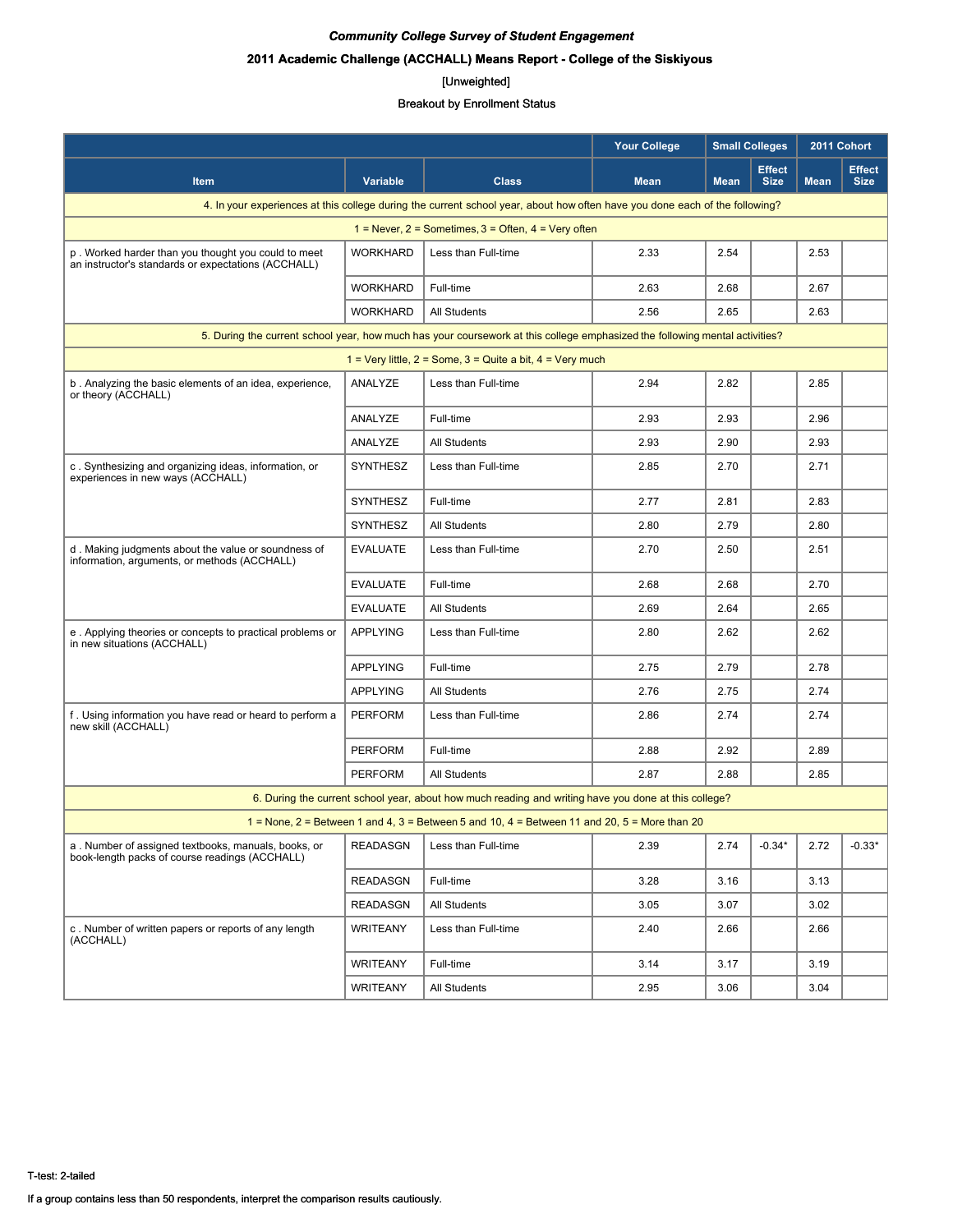# **2011 Academic Challenge (ACCHALL) Means Report - College of the Siskiyous**

#### [Unweighted]

|                                                                                                                                                                                       |                 |                                                                 | <b>Small Colleges</b><br><b>Your College</b> |             |                              | 2011 Cohort |                              |  |  |  |  |
|---------------------------------------------------------------------------------------------------------------------------------------------------------------------------------------|-----------------|-----------------------------------------------------------------|----------------------------------------------|-------------|------------------------------|-------------|------------------------------|--|--|--|--|
| <b>Item</b>                                                                                                                                                                           | <b>Variable</b> | <b>Class</b>                                                    | <b>Mean</b>                                  | <b>Mean</b> | <b>Effect</b><br><b>Size</b> | <b>Mean</b> | <b>Effect</b><br><b>Size</b> |  |  |  |  |
| 7. Mark the box that                                                                                                                                                                  |                 |                                                                 |                                              |             |                              |             |                              |  |  |  |  |
| 1 = Extremely easy $\dots$ 7 = Extremely challenging                                                                                                                                  |                 |                                                                 |                                              |             |                              |             |                              |  |  |  |  |
| 7. Mark the box that best represents the extent to which<br>your examinations during the current school year have<br>challenged you to do your best work at this college<br>(ACCHALL) | <b>EXAMS</b>    | Less than Full-time                                             | 4.52                                         | 5.03        | $-0.41*$                     | 4.97        | $-0.36*$                     |  |  |  |  |
|                                                                                                                                                                                       | <b>EXAMS</b>    | Full-time                                                       | 4.98                                         | 5.08        |                              | 5.03        |                              |  |  |  |  |
|                                                                                                                                                                                       | <b>EXAMS</b>    | All Students                                                    | 4.86                                         | 5.07        |                              | 5.01        |                              |  |  |  |  |
|                                                                                                                                                                                       |                 | 9. How much does this college emphasize each of the following?  |                                              |             |                              |             |                              |  |  |  |  |
|                                                                                                                                                                                       |                 | 1 = Very little, $2 =$ Some, $3 =$ Quite a bit, $4 =$ Very much |                                              |             |                              |             |                              |  |  |  |  |
| a. Encouraging you to spend significant amounts of time<br>studying (ACCHALL)                                                                                                         | <b>ENVSCHOL</b> | Less than Full-time                                             | 2.68                                         | 2.99        | $-0.36*$                     | 2.96        | $-0.33*$                     |  |  |  |  |
|                                                                                                                                                                                       | <b>ENVSCHOL</b> | Full-time                                                       | 3.05                                         | 3.09        |                              | 3.07        |                              |  |  |  |  |
|                                                                                                                                                                                       | <b>ENVSCHOL</b> | All Students                                                    | 2.96                                         | 3.06        |                              | 3.04        |                              |  |  |  |  |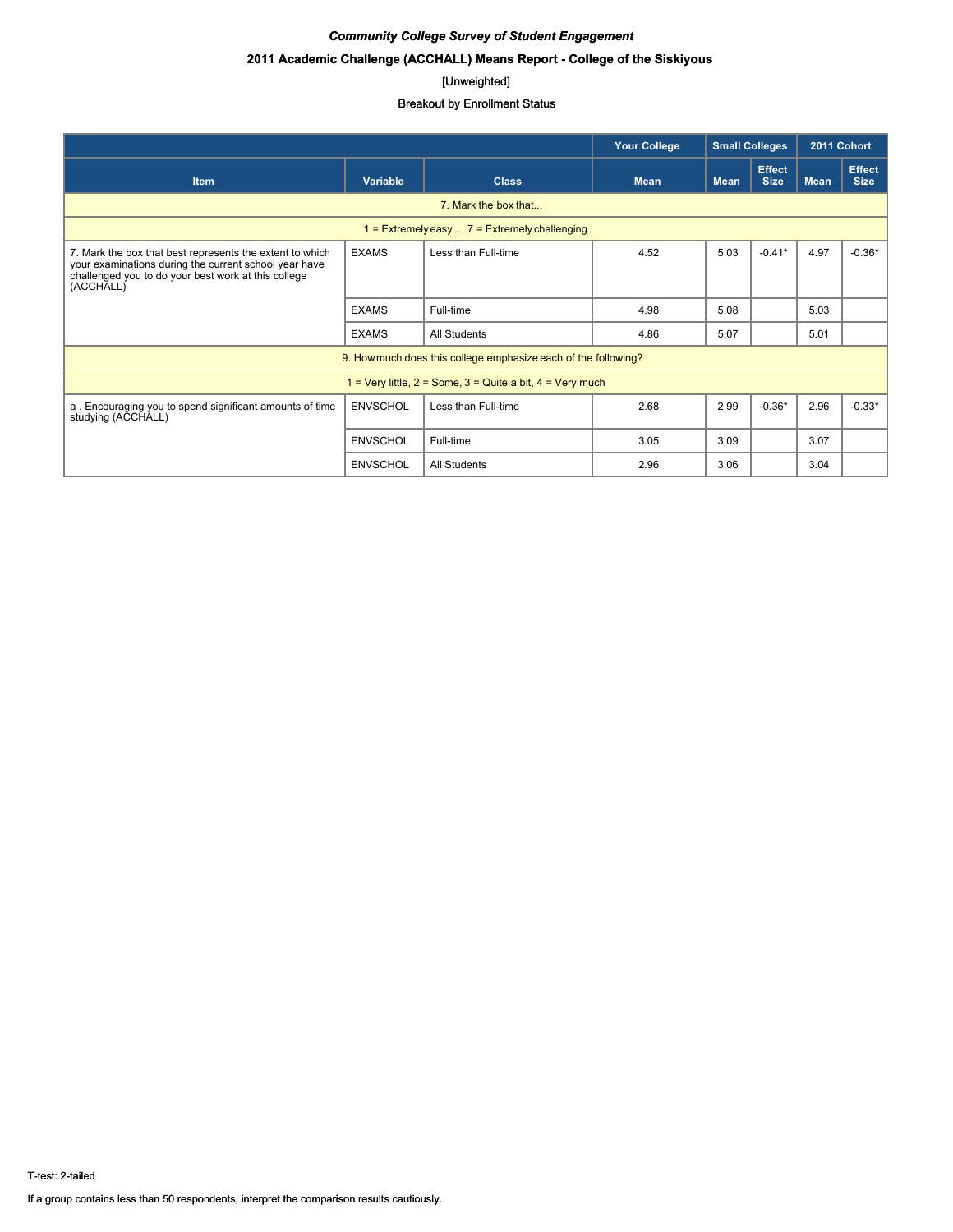# **2011 Academic Challenge (ACCHALL) Frequency Distributions - College of the Siskiyous**

#### [Unweighted]

| Item                                                                                                    |                              | <b>Your College</b> |                | <b>Small Colleges</b> |                | 2011 Cohort       |                |
|---------------------------------------------------------------------------------------------------------|------------------------------|---------------------|----------------|-----------------------|----------------|-------------------|----------------|
|                                                                                                         |                              | Count               | <b>Percent</b> | Count                 | <b>Percent</b> | Count             | <b>Percent</b> |
| 4p. Worked harder than you thought you could to                                                         | Never                        | 26                  | 19.7           | 3,477                 | 11.3           | 13,608            | 11.6           |
| meet an instructor's standards or expectations<br>(ACCHALL)                                             | Sometimes                    | 50                  | 37.9           | 11,861                | 38.7           | 45,724            | 38.9           |
|                                                                                                         | Often                        | 42                  | 31.8           | 10,623                | 34.7           | 40,393            | 34.4           |
|                                                                                                         | Very often                   | 14                  | 10.6           | 4,684                 | 15.3           | 17,718            | 15.1           |
|                                                                                                         | <b>Total</b>                 | 132                 | 100.0          | 30,645                | 100.0          | 117,443           | 100.0          |
| 5b. Analyzing the basic elements of an idea,                                                            | Very little                  | 6                   | 4.5            | 1,775                 | 5.8            | 6,389             | 5.4            |
| experience, or theory (ACCHALL)                                                                         | Some                         | 28                  | 21.2           | 8,835                 | 28.8           | 33,002            | 28.0           |
|                                                                                                         | Quite a bit                  | 66                  | 50.0           | 13,106                | 42.7           | 50,293            | 42.7           |
|                                                                                                         | Very much                    | 32                  | 24.2           | 6,985                 | 22.8           | 27,989            | 23.8           |
|                                                                                                         | <b>Total</b>                 | 132                 | 100.0          | 30,701                | 100.0          | 117,673           | 100.0          |
| 5c. Synthesizing and organizing ideas, information, or<br>experiences in new ways (ACCHALL)             | Very little                  | 12                  | 9.2            | 2,502                 | 8.2            | 9,488             | 8.1            |
|                                                                                                         | Some                         | 29                  | 22.1           | 10,258                | 33.6           | 38,785            | 33.1           |
|                                                                                                         | Quite a bit                  | 56                  | 42.7           | 11,660                | 38.1           | 44,707            | 38.2           |
|                                                                                                         | Very much                    | 34                  | 26.0           | 6,148                 | 20.1           | 24,183            | 20.6           |
|                                                                                                         | <b>Total</b>                 | 131                 | 100.0          | 30,568                | 100.0          | 117,163           | 100.0          |
| 5d. Making judgments about the value or soundness<br>of information, arguments, or methods (ACCHALL)    | Very little                  | 12                  | 9.1            | 4,356                 | 14.2           | 16,841            | 14.4           |
|                                                                                                         | Some                         | 46                  | 34.8           | 11,311                | 37.0           | 42,492            | 36.3           |
|                                                                                                         | Quite a bit<br>Very much     | 44<br>30            | 33.3<br>22.7   | 10,101                | 33.0<br>15.8   | 38,662            | 33.0           |
|                                                                                                         | <b>Total</b>                 | 132                 | 100.0          | 4,831<br>30,599       | 100.0          | 19,215<br>117,210 | 16.4<br>100.0  |
| 5e. Applying theories or concepts to practical                                                          | Very little                  | 12                  | 9.1            | 3,345                 | 10.9           | 13,039            | 11.1           |
| problems or in new situations (ACCHALL)                                                                 | Some                         | 34                  | 25.8           | 10,751                | 35.0           | 40,599            | 34.6           |
|                                                                                                         | Quite a bit                  | 55                  | 41.7           | 10,845                | 35.4           | 41,324            | 35.2           |
|                                                                                                         | Very much                    | 31                  | 23.5           | 5,735                 | 18.7           | 22,514            | 19.2           |
|                                                                                                         | <b>Total</b>                 | 132                 | 100.0          | 30,676                | 100.0          | 117,476           | 100.0          |
| 5f. Using information you have read or heard to                                                         | Very little                  | 13                  | 9.8            | 2,927                 | 9.5            | 11,560            | 9.8            |
| perform a new skill (ACCHALL)                                                                           | Some                         | 30                  | 22.7           | 9,456                 | 30.7           | 36,147            | 30.6           |
|                                                                                                         | Quite a bit                  | 51                  | 38.6           | 10,988                | 35.7           | 41,837            | 35.5           |
|                                                                                                         | Very much                    | 38                  | 28.8           | 7,396                 | 24.0           | 28,415            | 24.1           |
|                                                                                                         | <b>Total</b>                 | 132                 | 100.0          | 30,767                | 100.0          | 117,959           | 100.0          |
| 6a. Number of assigned textbooks, manuals, books,                                                       | None                         | 10                  | 7.6            | 1,042                 | 3.4            | 4,141             | 3.5            |
| or book-length packs of course readings (ACCHALL)                                                       | Between 1 and 4              | 84                  | 63.6           | 15,178                | 49.8           | 58,730            | 50.3           |
|                                                                                                         | Between 5 and 10             | 20                  | 15.2           | 7,842                 | 25.8           | 30,044            | 25.7           |
|                                                                                                         | Between 11 and 20            | 13                  | 9.8            | 3,435                 | 11.3           | 13,354            | 11.4           |
|                                                                                                         | More than 20                 | 5                   | 3.8            | 2,951                 | 9.7            | 10,547            | 9.0            |
|                                                                                                         | <b>Total</b>                 | 132                 | 100.0          | 30,448                | 100.0          | 116,816           | 100.0          |
| 6c. Number of written papers or reports of any length                                                   | None                         | 29                  | 22.0           | 4,147                 | 13.6           | 15,580            | 13.4           |
| (ACCHALL)                                                                                               | Between 1 and 4              | 57                  | 43.2           | 10,877                | 35.7           | 41,939            | 35.9           |
|                                                                                                         | Between 5 and 10             | 23                  | 17.4           | 8,825                 | 29.0           | 34,335            | 29.4           |
|                                                                                                         | Between 11 and 20            | 10                  | 7.6            | 4,358                 | 14.3           | 16,662            | 14.3           |
|                                                                                                         | More than 20                 | 13                  | 9.8            | 2,227                 | 7.3            | 8,164             | 7.0            |
|                                                                                                         | <b>Total</b>                 | 132                 | 100.0          | 30,434                | 100.0          | 116,680           | 100.0          |
| 7. Mark the box that best represents the extent to<br>which your examinations during the current school | Extremely easy               | 13                  | 10.4           | 331                   | 1.1            | 1,207             | 1.1            |
| year have challenged you to do your best work at this                                                   | (2)                          | 9                   | 7.2            | 606                   | 2.1            | 2,422             | 2.2            |
| college (ACCHALL)                                                                                       | (3)                          | 4                   | 3.2            | 1,668                 | 5.7            | 7,010             | 6.3            |
|                                                                                                         | (4)                          | 24                  | 19.2           | 6,659                 | 22.8           | 26,638            | 23.9           |
|                                                                                                         | (5)                          | 37                  | 29.6           | 9,442                 | 32.4           | 36,935            | 33.1           |
|                                                                                                         | (6)                          | 25                  | 20.0           | 6,966                 | 23.9           | 25,438            | 22.8           |
|                                                                                                         | <b>Extremely challenging</b> | 13                  | 10.4           | 3,505                 | 12.0           | 11,942            | 10.7           |
|                                                                                                         | <b>Total</b>                 | 125                 | 100.0          | 29,177                | 100.0          | 111,592           | 100.0          |
| 9a. Encouraging you to spend significant amounts of<br>time studying (ACCHALL)                          | Very little<br>Some          | 13<br>40            | 10.0<br>30.8   | 1,321                 | 4.3<br>22.6    | 5,415             | 4.6<br>23.4    |
|                                                                                                         | Quite a bit                  | 52                  | 40.0           | 6,892                 | 43.0           | 27,355<br>49,919  | 42.8           |
|                                                                                                         | Very much                    | 25                  | 19.2           | 13,101<br>9,121       | 30.0           | 34,016            | 29.1           |
|                                                                                                         | <b>Total</b>                 | 130                 | 100.0          | 30,435                | 100.0          | 116,705           | 100.0          |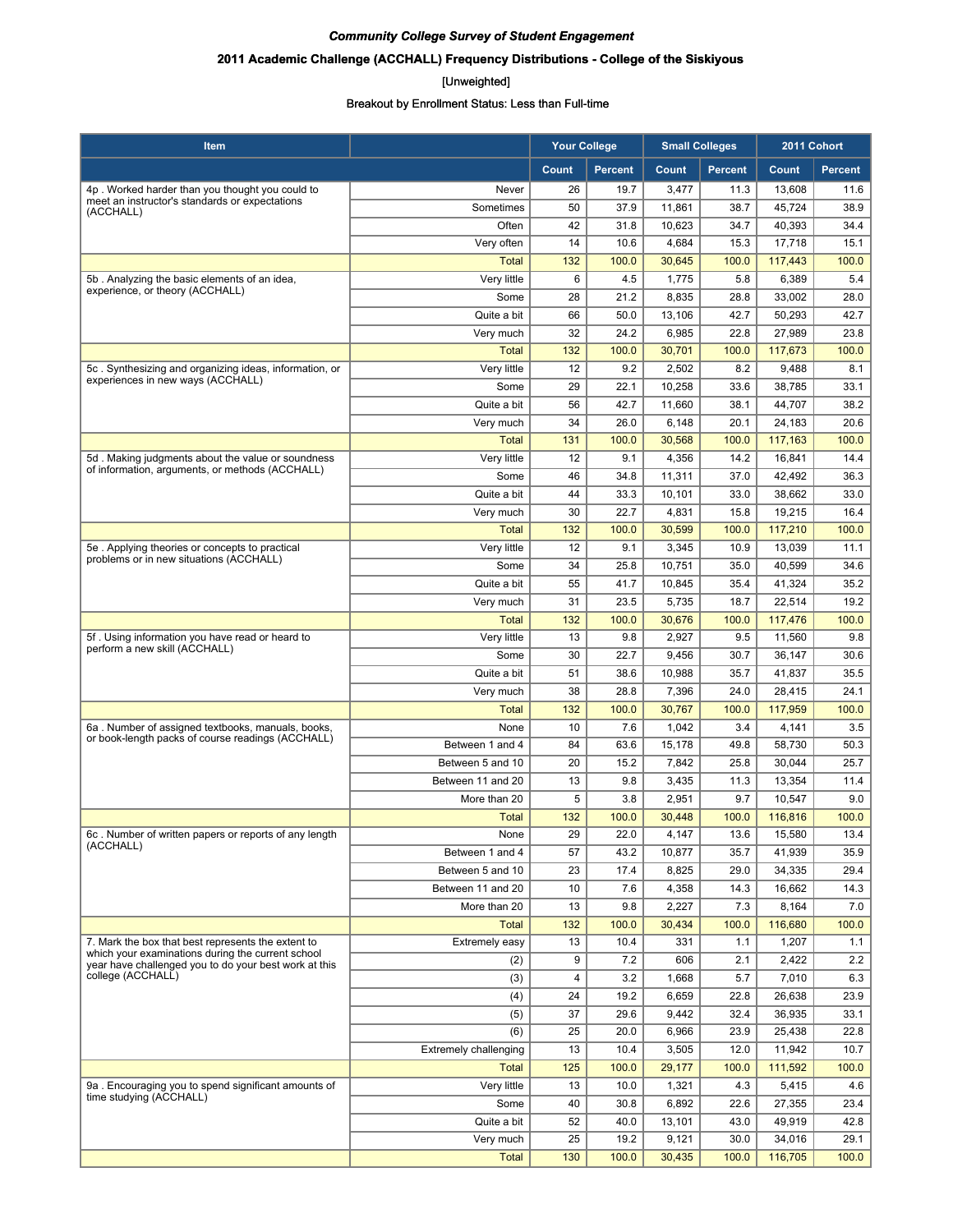# **2011 Academic Challenge (ACCHALL) Frequency Distributions - College of the Siskiyous**

#### [Unweighted]

| Count<br><b>Percent</b><br>Count<br><b>Percent</b><br>Count<br><b>Percent</b><br>32<br>7,609<br>24,978<br>4p. Worked harder than you thought you could to<br>Never<br>8.4<br>7.4<br>7.8<br>meet an instructor's standards or expectations<br>Sometimes<br>136<br>35.7<br>37,285<br>36.1<br>116,243<br>36.1<br>(ACCHALL)<br>153<br>40.2<br>37.6<br>120,604<br>37.5<br>Often<br>38,871<br>60<br>15.7<br>18.9<br>Very often<br>19,483<br>59.855<br>18.6<br>381<br><b>Total</b><br>100.0<br>103,248<br>100.0<br>321,680<br>100.0<br>Very little<br>14<br>3.7<br>3,605<br>3.5<br>10,819<br>5b. Analyzing the basic elements of an idea,<br>3.4<br>experience, or theory (ACCHALL)<br>99<br>25.8<br>27,164<br>26.3<br>80,306<br>Some<br>24.9<br>Quite a bit<br>44.6<br>171<br>45,982<br>44.4<br>143,470<br>44.5<br>27.2<br>Very much<br>99<br>25.8<br>26,708<br>25.8<br>87,723<br>103,459<br>322.318<br><b>Total</b><br>383<br>100.0<br>100.0<br>100.0<br>Very little<br>20<br>5.2<br>5.3<br>5.3<br>5c. Synthesizing and organizing ideas, information, or<br>5,427<br>16,923<br>experiences in new ways (ACCHALL)<br>127<br>33.2<br>Some<br>32,061<br>31.1<br>97,468<br>30.4<br>154<br>40.3<br>41,839<br>40.6<br>129,863<br>40.5<br>Quite a bit<br>21.2<br>23,757<br>Very much<br>81<br>23.0<br>76,754<br>23.9<br><b>Total</b><br>382<br>100.0<br>103,084<br>100.0<br>321,008<br>100.0<br>34<br>8.9<br>8,914<br>5d. Making judgments about the value or soundness<br>Very little<br>8.6<br>28.123<br>8.8<br>of information, arguments, or methods (ACCHALL)<br>Some<br>135<br>35.4<br>35,694<br>34.6<br>107,911<br>33.6<br>130<br>34.1<br>37,933<br>36.8<br>Quite a bit<br>118,613<br>36.9<br>82<br>21.5<br>20,665<br>20.0<br>20.8<br>Very much<br>66,716<br><b>Total</b><br>381<br>100.0<br>103,206<br>100.0<br>321,363<br>100.0<br>36<br>Very little<br>9.4<br>7,131<br>6.9<br>23,156<br>7.2<br>5e. Applying theories or concepts to practical<br>problems or in new situations (ACCHALL)<br>112<br>32,374<br>31.0<br>Some<br>29.2<br>31.3<br>99,863<br>Quite a bit<br>149<br>39,273<br>121,912<br>37.9<br>38.8<br>38.0<br>87<br>23.9<br>Very much<br>22.7<br>24,575<br>23.8<br>76,956<br>103,353<br>100.0<br><b>Total</b><br>384<br>100.0<br>100.0<br>321,887<br>Very little<br>24<br>6.3<br>5,883<br>5.7<br>20,570<br>5f. Using information you have read or heard to<br>6.4<br>perform a new skill (ACCHALL)<br>Some<br>106<br>27.6<br>27,661<br>26.7<br>87,537<br>27.1<br>148<br>37.7<br>Quite a bit<br>38.5<br>39,469<br>38.1<br>121,602<br>106<br>27.6<br>30,642<br>29.6<br>93,206<br>28.9<br>Very much<br><b>Total</b><br>384<br>100.0<br>103,655<br>100.0<br>322,915<br>100.0<br>$\overline{7}$<br>1.8<br>1.6<br>5,104<br>6a. Number of assigned textbooks, manuals, books,<br>None<br>1,631<br>1.6<br>or book-length packs of course readings (ACCHALL)<br>23.5<br>28,688<br>27.9<br>92,222<br>Between 1 and 4<br>90<br>28.8<br>Between 5 and 10<br>143<br>37.3<br>38,727<br>37.7<br>121,007<br>37.8<br>76<br>19.8<br>18.2<br>Between 11 and 20<br>18,737<br>18.2<br>58,267<br>17.5<br>More than 20<br>67<br>14.982<br>14.6<br>43,664<br>13.6<br>100.0<br>102,765<br>100.0<br><b>Total</b><br>383<br>100.0<br>320,264<br>6c. Number of written papers or reports of any length<br>None<br>11<br>2.9<br>4,286<br>4.2<br>12,270<br>3.8<br>(ACCHALL)<br>98<br>25.7<br>24.6<br>Between 1 and 4<br>25,777<br>25.1<br>78,686<br>Between 5 and 10<br>136<br>35.7<br>34,899<br>34.0<br>110,680<br>34.6<br>97<br>Between 11 and 20<br>25.5<br>23,338<br>22.7<br>74,275<br>23.2<br>39<br>10.2<br>14,435<br>14.1<br>44,195<br>13.8<br>More than 20<br>381<br><b>Total</b><br>100.0<br>102,735<br>100.0<br>320,106<br>100.0<br>$\mathbf 0$<br>7. Mark the box that best represents the extent to<br>Extremely easy<br>N/A<br>656<br>0.7<br>2,121<br>0.7<br>which your examinations during the current school<br>5,068<br>(2)<br>11<br>3.1<br>1,526<br>1.5<br>1.6<br>year have challenged you to do your best work at this<br>college (ACCHALL)<br>(3)<br>25<br>7.0<br>4,740<br>4.8<br>16,029<br>5.2<br>(4)<br>84<br>23.4<br>21,810<br>21.9<br>70,720<br>22.9<br>(5)<br>122<br>34.0<br>35,220<br>35.4<br>110,239<br>35.7<br>(6)<br>73<br>20.3<br>24,529<br>24.7<br>73,729<br>23.9<br><b>Extremely challenging</b><br>44<br>12.3<br>10,919<br>11.0<br>30,993<br>10.0<br><b>Total</b><br>359<br>100.0<br>99,400<br>100.0<br>308,899<br>100.0<br>9a. Encouraging you to spend significant amounts of<br>Very little<br>14<br>3.7<br>3,194<br>3.1<br>11,062<br>3.5<br>time studying (ACCHALL)<br>Some<br>79<br>20.6<br>20,155<br>19.6<br>64,255<br>20.1<br>Quite a bit<br>165<br>43.1<br>43,961<br>42.7<br>136,181<br>42.5<br>125<br>32.6<br>Very much<br>35,562<br>34.6<br>108,870<br>34.0<br>383<br>320,368<br>Total<br>100.0<br>102,872<br>100.0 | <b>Item</b> | <b>Your College</b> |  | <b>Small Colleges</b> |  | 2011 Cohort |  |
|------------------------------------------------------------------------------------------------------------------------------------------------------------------------------------------------------------------------------------------------------------------------------------------------------------------------------------------------------------------------------------------------------------------------------------------------------------------------------------------------------------------------------------------------------------------------------------------------------------------------------------------------------------------------------------------------------------------------------------------------------------------------------------------------------------------------------------------------------------------------------------------------------------------------------------------------------------------------------------------------------------------------------------------------------------------------------------------------------------------------------------------------------------------------------------------------------------------------------------------------------------------------------------------------------------------------------------------------------------------------------------------------------------------------------------------------------------------------------------------------------------------------------------------------------------------------------------------------------------------------------------------------------------------------------------------------------------------------------------------------------------------------------------------------------------------------------------------------------------------------------------------------------------------------------------------------------------------------------------------------------------------------------------------------------------------------------------------------------------------------------------------------------------------------------------------------------------------------------------------------------------------------------------------------------------------------------------------------------------------------------------------------------------------------------------------------------------------------------------------------------------------------------------------------------------------------------------------------------------------------------------------------------------------------------------------------------------------------------------------------------------------------------------------------------------------------------------------------------------------------------------------------------------------------------------------------------------------------------------------------------------------------------------------------------------------------------------------------------------------------------------------------------------------------------------------------------------------------------------------------------------------------------------------------------------------------------------------------------------------------------------------------------------------------------------------------------------------------------------------------------------------------------------------------------------------------------------------------------------------------------------------------------------------------------------------------------------------------------------------------------------------------------------------------------------------------------------------------------------------------------------------------------------------------------------------------------------------------------------------------------------------------------------------------------------------------------------------------------------------------------------------------------------------------------------------------------------------------------------------------------------------------------------------------------------------------------------------------------------------------------------------------------------------------------------------------------------------------------------------------------------------------------------------------------------------------------------------------------------------------------------------------------------------------------------------------------------------------------------------------------------------------------------------------------------------------------------------|-------------|---------------------|--|-----------------------|--|-------------|--|
|                                                                                                                                                                                                                                                                                                                                                                                                                                                                                                                                                                                                                                                                                                                                                                                                                                                                                                                                                                                                                                                                                                                                                                                                                                                                                                                                                                                                                                                                                                                                                                                                                                                                                                                                                                                                                                                                                                                                                                                                                                                                                                                                                                                                                                                                                                                                                                                                                                                                                                                                                                                                                                                                                                                                                                                                                                                                                                                                                                                                                                                                                                                                                                                                                                                                                                                                                                                                                                                                                                                                                                                                                                                                                                                                                                                                                                                                                                                                                                                                                                                                                                                                                                                                                                                                                                                                                                                                                                                                                                                                                                                                                                                                                                                                                                                                                                          |             |                     |  |                       |  |             |  |
|                                                                                                                                                                                                                                                                                                                                                                                                                                                                                                                                                                                                                                                                                                                                                                                                                                                                                                                                                                                                                                                                                                                                                                                                                                                                                                                                                                                                                                                                                                                                                                                                                                                                                                                                                                                                                                                                                                                                                                                                                                                                                                                                                                                                                                                                                                                                                                                                                                                                                                                                                                                                                                                                                                                                                                                                                                                                                                                                                                                                                                                                                                                                                                                                                                                                                                                                                                                                                                                                                                                                                                                                                                                                                                                                                                                                                                                                                                                                                                                                                                                                                                                                                                                                                                                                                                                                                                                                                                                                                                                                                                                                                                                                                                                                                                                                                                          |             |                     |  |                       |  |             |  |
|                                                                                                                                                                                                                                                                                                                                                                                                                                                                                                                                                                                                                                                                                                                                                                                                                                                                                                                                                                                                                                                                                                                                                                                                                                                                                                                                                                                                                                                                                                                                                                                                                                                                                                                                                                                                                                                                                                                                                                                                                                                                                                                                                                                                                                                                                                                                                                                                                                                                                                                                                                                                                                                                                                                                                                                                                                                                                                                                                                                                                                                                                                                                                                                                                                                                                                                                                                                                                                                                                                                                                                                                                                                                                                                                                                                                                                                                                                                                                                                                                                                                                                                                                                                                                                                                                                                                                                                                                                                                                                                                                                                                                                                                                                                                                                                                                                          |             |                     |  |                       |  |             |  |
|                                                                                                                                                                                                                                                                                                                                                                                                                                                                                                                                                                                                                                                                                                                                                                                                                                                                                                                                                                                                                                                                                                                                                                                                                                                                                                                                                                                                                                                                                                                                                                                                                                                                                                                                                                                                                                                                                                                                                                                                                                                                                                                                                                                                                                                                                                                                                                                                                                                                                                                                                                                                                                                                                                                                                                                                                                                                                                                                                                                                                                                                                                                                                                                                                                                                                                                                                                                                                                                                                                                                                                                                                                                                                                                                                                                                                                                                                                                                                                                                                                                                                                                                                                                                                                                                                                                                                                                                                                                                                                                                                                                                                                                                                                                                                                                                                                          |             |                     |  |                       |  |             |  |
|                                                                                                                                                                                                                                                                                                                                                                                                                                                                                                                                                                                                                                                                                                                                                                                                                                                                                                                                                                                                                                                                                                                                                                                                                                                                                                                                                                                                                                                                                                                                                                                                                                                                                                                                                                                                                                                                                                                                                                                                                                                                                                                                                                                                                                                                                                                                                                                                                                                                                                                                                                                                                                                                                                                                                                                                                                                                                                                                                                                                                                                                                                                                                                                                                                                                                                                                                                                                                                                                                                                                                                                                                                                                                                                                                                                                                                                                                                                                                                                                                                                                                                                                                                                                                                                                                                                                                                                                                                                                                                                                                                                                                                                                                                                                                                                                                                          |             |                     |  |                       |  |             |  |
| 100.0                                                                                                                                                                                                                                                                                                                                                                                                                                                                                                                                                                                                                                                                                                                                                                                                                                                                                                                                                                                                                                                                                                                                                                                                                                                                                                                                                                                                                                                                                                                                                                                                                                                                                                                                                                                                                                                                                                                                                                                                                                                                                                                                                                                                                                                                                                                                                                                                                                                                                                                                                                                                                                                                                                                                                                                                                                                                                                                                                                                                                                                                                                                                                                                                                                                                                                                                                                                                                                                                                                                                                                                                                                                                                                                                                                                                                                                                                                                                                                                                                                                                                                                                                                                                                                                                                                                                                                                                                                                                                                                                                                                                                                                                                                                                                                                                                                    |             |                     |  |                       |  |             |  |
|                                                                                                                                                                                                                                                                                                                                                                                                                                                                                                                                                                                                                                                                                                                                                                                                                                                                                                                                                                                                                                                                                                                                                                                                                                                                                                                                                                                                                                                                                                                                                                                                                                                                                                                                                                                                                                                                                                                                                                                                                                                                                                                                                                                                                                                                                                                                                                                                                                                                                                                                                                                                                                                                                                                                                                                                                                                                                                                                                                                                                                                                                                                                                                                                                                                                                                                                                                                                                                                                                                                                                                                                                                                                                                                                                                                                                                                                                                                                                                                                                                                                                                                                                                                                                                                                                                                                                                                                                                                                                                                                                                                                                                                                                                                                                                                                                                          |             |                     |  |                       |  |             |  |
|                                                                                                                                                                                                                                                                                                                                                                                                                                                                                                                                                                                                                                                                                                                                                                                                                                                                                                                                                                                                                                                                                                                                                                                                                                                                                                                                                                                                                                                                                                                                                                                                                                                                                                                                                                                                                                                                                                                                                                                                                                                                                                                                                                                                                                                                                                                                                                                                                                                                                                                                                                                                                                                                                                                                                                                                                                                                                                                                                                                                                                                                                                                                                                                                                                                                                                                                                                                                                                                                                                                                                                                                                                                                                                                                                                                                                                                                                                                                                                                                                                                                                                                                                                                                                                                                                                                                                                                                                                                                                                                                                                                                                                                                                                                                                                                                                                          |             |                     |  |                       |  |             |  |
|                                                                                                                                                                                                                                                                                                                                                                                                                                                                                                                                                                                                                                                                                                                                                                                                                                                                                                                                                                                                                                                                                                                                                                                                                                                                                                                                                                                                                                                                                                                                                                                                                                                                                                                                                                                                                                                                                                                                                                                                                                                                                                                                                                                                                                                                                                                                                                                                                                                                                                                                                                                                                                                                                                                                                                                                                                                                                                                                                                                                                                                                                                                                                                                                                                                                                                                                                                                                                                                                                                                                                                                                                                                                                                                                                                                                                                                                                                                                                                                                                                                                                                                                                                                                                                                                                                                                                                                                                                                                                                                                                                                                                                                                                                                                                                                                                                          |             |                     |  |                       |  |             |  |
|                                                                                                                                                                                                                                                                                                                                                                                                                                                                                                                                                                                                                                                                                                                                                                                                                                                                                                                                                                                                                                                                                                                                                                                                                                                                                                                                                                                                                                                                                                                                                                                                                                                                                                                                                                                                                                                                                                                                                                                                                                                                                                                                                                                                                                                                                                                                                                                                                                                                                                                                                                                                                                                                                                                                                                                                                                                                                                                                                                                                                                                                                                                                                                                                                                                                                                                                                                                                                                                                                                                                                                                                                                                                                                                                                                                                                                                                                                                                                                                                                                                                                                                                                                                                                                                                                                                                                                                                                                                                                                                                                                                                                                                                                                                                                                                                                                          |             |                     |  |                       |  |             |  |
|                                                                                                                                                                                                                                                                                                                                                                                                                                                                                                                                                                                                                                                                                                                                                                                                                                                                                                                                                                                                                                                                                                                                                                                                                                                                                                                                                                                                                                                                                                                                                                                                                                                                                                                                                                                                                                                                                                                                                                                                                                                                                                                                                                                                                                                                                                                                                                                                                                                                                                                                                                                                                                                                                                                                                                                                                                                                                                                                                                                                                                                                                                                                                                                                                                                                                                                                                                                                                                                                                                                                                                                                                                                                                                                                                                                                                                                                                                                                                                                                                                                                                                                                                                                                                                                                                                                                                                                                                                                                                                                                                                                                                                                                                                                                                                                                                                          |             |                     |  |                       |  |             |  |
|                                                                                                                                                                                                                                                                                                                                                                                                                                                                                                                                                                                                                                                                                                                                                                                                                                                                                                                                                                                                                                                                                                                                                                                                                                                                                                                                                                                                                                                                                                                                                                                                                                                                                                                                                                                                                                                                                                                                                                                                                                                                                                                                                                                                                                                                                                                                                                                                                                                                                                                                                                                                                                                                                                                                                                                                                                                                                                                                                                                                                                                                                                                                                                                                                                                                                                                                                                                                                                                                                                                                                                                                                                                                                                                                                                                                                                                                                                                                                                                                                                                                                                                                                                                                                                                                                                                                                                                                                                                                                                                                                                                                                                                                                                                                                                                                                                          |             |                     |  |                       |  |             |  |
|                                                                                                                                                                                                                                                                                                                                                                                                                                                                                                                                                                                                                                                                                                                                                                                                                                                                                                                                                                                                                                                                                                                                                                                                                                                                                                                                                                                                                                                                                                                                                                                                                                                                                                                                                                                                                                                                                                                                                                                                                                                                                                                                                                                                                                                                                                                                                                                                                                                                                                                                                                                                                                                                                                                                                                                                                                                                                                                                                                                                                                                                                                                                                                                                                                                                                                                                                                                                                                                                                                                                                                                                                                                                                                                                                                                                                                                                                                                                                                                                                                                                                                                                                                                                                                                                                                                                                                                                                                                                                                                                                                                                                                                                                                                                                                                                                                          |             |                     |  |                       |  |             |  |
|                                                                                                                                                                                                                                                                                                                                                                                                                                                                                                                                                                                                                                                                                                                                                                                                                                                                                                                                                                                                                                                                                                                                                                                                                                                                                                                                                                                                                                                                                                                                                                                                                                                                                                                                                                                                                                                                                                                                                                                                                                                                                                                                                                                                                                                                                                                                                                                                                                                                                                                                                                                                                                                                                                                                                                                                                                                                                                                                                                                                                                                                                                                                                                                                                                                                                                                                                                                                                                                                                                                                                                                                                                                                                                                                                                                                                                                                                                                                                                                                                                                                                                                                                                                                                                                                                                                                                                                                                                                                                                                                                                                                                                                                                                                                                                                                                                          |             |                     |  |                       |  |             |  |
|                                                                                                                                                                                                                                                                                                                                                                                                                                                                                                                                                                                                                                                                                                                                                                                                                                                                                                                                                                                                                                                                                                                                                                                                                                                                                                                                                                                                                                                                                                                                                                                                                                                                                                                                                                                                                                                                                                                                                                                                                                                                                                                                                                                                                                                                                                                                                                                                                                                                                                                                                                                                                                                                                                                                                                                                                                                                                                                                                                                                                                                                                                                                                                                                                                                                                                                                                                                                                                                                                                                                                                                                                                                                                                                                                                                                                                                                                                                                                                                                                                                                                                                                                                                                                                                                                                                                                                                                                                                                                                                                                                                                                                                                                                                                                                                                                                          |             |                     |  |                       |  |             |  |
|                                                                                                                                                                                                                                                                                                                                                                                                                                                                                                                                                                                                                                                                                                                                                                                                                                                                                                                                                                                                                                                                                                                                                                                                                                                                                                                                                                                                                                                                                                                                                                                                                                                                                                                                                                                                                                                                                                                                                                                                                                                                                                                                                                                                                                                                                                                                                                                                                                                                                                                                                                                                                                                                                                                                                                                                                                                                                                                                                                                                                                                                                                                                                                                                                                                                                                                                                                                                                                                                                                                                                                                                                                                                                                                                                                                                                                                                                                                                                                                                                                                                                                                                                                                                                                                                                                                                                                                                                                                                                                                                                                                                                                                                                                                                                                                                                                          |             |                     |  |                       |  |             |  |
|                                                                                                                                                                                                                                                                                                                                                                                                                                                                                                                                                                                                                                                                                                                                                                                                                                                                                                                                                                                                                                                                                                                                                                                                                                                                                                                                                                                                                                                                                                                                                                                                                                                                                                                                                                                                                                                                                                                                                                                                                                                                                                                                                                                                                                                                                                                                                                                                                                                                                                                                                                                                                                                                                                                                                                                                                                                                                                                                                                                                                                                                                                                                                                                                                                                                                                                                                                                                                                                                                                                                                                                                                                                                                                                                                                                                                                                                                                                                                                                                                                                                                                                                                                                                                                                                                                                                                                                                                                                                                                                                                                                                                                                                                                                                                                                                                                          |             |                     |  |                       |  |             |  |
|                                                                                                                                                                                                                                                                                                                                                                                                                                                                                                                                                                                                                                                                                                                                                                                                                                                                                                                                                                                                                                                                                                                                                                                                                                                                                                                                                                                                                                                                                                                                                                                                                                                                                                                                                                                                                                                                                                                                                                                                                                                                                                                                                                                                                                                                                                                                                                                                                                                                                                                                                                                                                                                                                                                                                                                                                                                                                                                                                                                                                                                                                                                                                                                                                                                                                                                                                                                                                                                                                                                                                                                                                                                                                                                                                                                                                                                                                                                                                                                                                                                                                                                                                                                                                                                                                                                                                                                                                                                                                                                                                                                                                                                                                                                                                                                                                                          |             |                     |  |                       |  |             |  |
|                                                                                                                                                                                                                                                                                                                                                                                                                                                                                                                                                                                                                                                                                                                                                                                                                                                                                                                                                                                                                                                                                                                                                                                                                                                                                                                                                                                                                                                                                                                                                                                                                                                                                                                                                                                                                                                                                                                                                                                                                                                                                                                                                                                                                                                                                                                                                                                                                                                                                                                                                                                                                                                                                                                                                                                                                                                                                                                                                                                                                                                                                                                                                                                                                                                                                                                                                                                                                                                                                                                                                                                                                                                                                                                                                                                                                                                                                                                                                                                                                                                                                                                                                                                                                                                                                                                                                                                                                                                                                                                                                                                                                                                                                                                                                                                                                                          |             |                     |  |                       |  |             |  |
|                                                                                                                                                                                                                                                                                                                                                                                                                                                                                                                                                                                                                                                                                                                                                                                                                                                                                                                                                                                                                                                                                                                                                                                                                                                                                                                                                                                                                                                                                                                                                                                                                                                                                                                                                                                                                                                                                                                                                                                                                                                                                                                                                                                                                                                                                                                                                                                                                                                                                                                                                                                                                                                                                                                                                                                                                                                                                                                                                                                                                                                                                                                                                                                                                                                                                                                                                                                                                                                                                                                                                                                                                                                                                                                                                                                                                                                                                                                                                                                                                                                                                                                                                                                                                                                                                                                                                                                                                                                                                                                                                                                                                                                                                                                                                                                                                                          |             |                     |  |                       |  |             |  |
|                                                                                                                                                                                                                                                                                                                                                                                                                                                                                                                                                                                                                                                                                                                                                                                                                                                                                                                                                                                                                                                                                                                                                                                                                                                                                                                                                                                                                                                                                                                                                                                                                                                                                                                                                                                                                                                                                                                                                                                                                                                                                                                                                                                                                                                                                                                                                                                                                                                                                                                                                                                                                                                                                                                                                                                                                                                                                                                                                                                                                                                                                                                                                                                                                                                                                                                                                                                                                                                                                                                                                                                                                                                                                                                                                                                                                                                                                                                                                                                                                                                                                                                                                                                                                                                                                                                                                                                                                                                                                                                                                                                                                                                                                                                                                                                                                                          |             |                     |  |                       |  |             |  |
|                                                                                                                                                                                                                                                                                                                                                                                                                                                                                                                                                                                                                                                                                                                                                                                                                                                                                                                                                                                                                                                                                                                                                                                                                                                                                                                                                                                                                                                                                                                                                                                                                                                                                                                                                                                                                                                                                                                                                                                                                                                                                                                                                                                                                                                                                                                                                                                                                                                                                                                                                                                                                                                                                                                                                                                                                                                                                                                                                                                                                                                                                                                                                                                                                                                                                                                                                                                                                                                                                                                                                                                                                                                                                                                                                                                                                                                                                                                                                                                                                                                                                                                                                                                                                                                                                                                                                                                                                                                                                                                                                                                                                                                                                                                                                                                                                                          |             |                     |  |                       |  |             |  |
|                                                                                                                                                                                                                                                                                                                                                                                                                                                                                                                                                                                                                                                                                                                                                                                                                                                                                                                                                                                                                                                                                                                                                                                                                                                                                                                                                                                                                                                                                                                                                                                                                                                                                                                                                                                                                                                                                                                                                                                                                                                                                                                                                                                                                                                                                                                                                                                                                                                                                                                                                                                                                                                                                                                                                                                                                                                                                                                                                                                                                                                                                                                                                                                                                                                                                                                                                                                                                                                                                                                                                                                                                                                                                                                                                                                                                                                                                                                                                                                                                                                                                                                                                                                                                                                                                                                                                                                                                                                                                                                                                                                                                                                                                                                                                                                                                                          |             |                     |  |                       |  |             |  |
|                                                                                                                                                                                                                                                                                                                                                                                                                                                                                                                                                                                                                                                                                                                                                                                                                                                                                                                                                                                                                                                                                                                                                                                                                                                                                                                                                                                                                                                                                                                                                                                                                                                                                                                                                                                                                                                                                                                                                                                                                                                                                                                                                                                                                                                                                                                                                                                                                                                                                                                                                                                                                                                                                                                                                                                                                                                                                                                                                                                                                                                                                                                                                                                                                                                                                                                                                                                                                                                                                                                                                                                                                                                                                                                                                                                                                                                                                                                                                                                                                                                                                                                                                                                                                                                                                                                                                                                                                                                                                                                                                                                                                                                                                                                                                                                                                                          |             |                     |  |                       |  |             |  |
|                                                                                                                                                                                                                                                                                                                                                                                                                                                                                                                                                                                                                                                                                                                                                                                                                                                                                                                                                                                                                                                                                                                                                                                                                                                                                                                                                                                                                                                                                                                                                                                                                                                                                                                                                                                                                                                                                                                                                                                                                                                                                                                                                                                                                                                                                                                                                                                                                                                                                                                                                                                                                                                                                                                                                                                                                                                                                                                                                                                                                                                                                                                                                                                                                                                                                                                                                                                                                                                                                                                                                                                                                                                                                                                                                                                                                                                                                                                                                                                                                                                                                                                                                                                                                                                                                                                                                                                                                                                                                                                                                                                                                                                                                                                                                                                                                                          |             |                     |  |                       |  |             |  |
|                                                                                                                                                                                                                                                                                                                                                                                                                                                                                                                                                                                                                                                                                                                                                                                                                                                                                                                                                                                                                                                                                                                                                                                                                                                                                                                                                                                                                                                                                                                                                                                                                                                                                                                                                                                                                                                                                                                                                                                                                                                                                                                                                                                                                                                                                                                                                                                                                                                                                                                                                                                                                                                                                                                                                                                                                                                                                                                                                                                                                                                                                                                                                                                                                                                                                                                                                                                                                                                                                                                                                                                                                                                                                                                                                                                                                                                                                                                                                                                                                                                                                                                                                                                                                                                                                                                                                                                                                                                                                                                                                                                                                                                                                                                                                                                                                                          |             |                     |  |                       |  |             |  |
|                                                                                                                                                                                                                                                                                                                                                                                                                                                                                                                                                                                                                                                                                                                                                                                                                                                                                                                                                                                                                                                                                                                                                                                                                                                                                                                                                                                                                                                                                                                                                                                                                                                                                                                                                                                                                                                                                                                                                                                                                                                                                                                                                                                                                                                                                                                                                                                                                                                                                                                                                                                                                                                                                                                                                                                                                                                                                                                                                                                                                                                                                                                                                                                                                                                                                                                                                                                                                                                                                                                                                                                                                                                                                                                                                                                                                                                                                                                                                                                                                                                                                                                                                                                                                                                                                                                                                                                                                                                                                                                                                                                                                                                                                                                                                                                                                                          |             |                     |  |                       |  |             |  |
|                                                                                                                                                                                                                                                                                                                                                                                                                                                                                                                                                                                                                                                                                                                                                                                                                                                                                                                                                                                                                                                                                                                                                                                                                                                                                                                                                                                                                                                                                                                                                                                                                                                                                                                                                                                                                                                                                                                                                                                                                                                                                                                                                                                                                                                                                                                                                                                                                                                                                                                                                                                                                                                                                                                                                                                                                                                                                                                                                                                                                                                                                                                                                                                                                                                                                                                                                                                                                                                                                                                                                                                                                                                                                                                                                                                                                                                                                                                                                                                                                                                                                                                                                                                                                                                                                                                                                                                                                                                                                                                                                                                                                                                                                                                                                                                                                                          |             |                     |  |                       |  |             |  |
|                                                                                                                                                                                                                                                                                                                                                                                                                                                                                                                                                                                                                                                                                                                                                                                                                                                                                                                                                                                                                                                                                                                                                                                                                                                                                                                                                                                                                                                                                                                                                                                                                                                                                                                                                                                                                                                                                                                                                                                                                                                                                                                                                                                                                                                                                                                                                                                                                                                                                                                                                                                                                                                                                                                                                                                                                                                                                                                                                                                                                                                                                                                                                                                                                                                                                                                                                                                                                                                                                                                                                                                                                                                                                                                                                                                                                                                                                                                                                                                                                                                                                                                                                                                                                                                                                                                                                                                                                                                                                                                                                                                                                                                                                                                                                                                                                                          |             |                     |  |                       |  |             |  |
|                                                                                                                                                                                                                                                                                                                                                                                                                                                                                                                                                                                                                                                                                                                                                                                                                                                                                                                                                                                                                                                                                                                                                                                                                                                                                                                                                                                                                                                                                                                                                                                                                                                                                                                                                                                                                                                                                                                                                                                                                                                                                                                                                                                                                                                                                                                                                                                                                                                                                                                                                                                                                                                                                                                                                                                                                                                                                                                                                                                                                                                                                                                                                                                                                                                                                                                                                                                                                                                                                                                                                                                                                                                                                                                                                                                                                                                                                                                                                                                                                                                                                                                                                                                                                                                                                                                                                                                                                                                                                                                                                                                                                                                                                                                                                                                                                                          |             |                     |  |                       |  |             |  |
|                                                                                                                                                                                                                                                                                                                                                                                                                                                                                                                                                                                                                                                                                                                                                                                                                                                                                                                                                                                                                                                                                                                                                                                                                                                                                                                                                                                                                                                                                                                                                                                                                                                                                                                                                                                                                                                                                                                                                                                                                                                                                                                                                                                                                                                                                                                                                                                                                                                                                                                                                                                                                                                                                                                                                                                                                                                                                                                                                                                                                                                                                                                                                                                                                                                                                                                                                                                                                                                                                                                                                                                                                                                                                                                                                                                                                                                                                                                                                                                                                                                                                                                                                                                                                                                                                                                                                                                                                                                                                                                                                                                                                                                                                                                                                                                                                                          |             |                     |  |                       |  |             |  |
|                                                                                                                                                                                                                                                                                                                                                                                                                                                                                                                                                                                                                                                                                                                                                                                                                                                                                                                                                                                                                                                                                                                                                                                                                                                                                                                                                                                                                                                                                                                                                                                                                                                                                                                                                                                                                                                                                                                                                                                                                                                                                                                                                                                                                                                                                                                                                                                                                                                                                                                                                                                                                                                                                                                                                                                                                                                                                                                                                                                                                                                                                                                                                                                                                                                                                                                                                                                                                                                                                                                                                                                                                                                                                                                                                                                                                                                                                                                                                                                                                                                                                                                                                                                                                                                                                                                                                                                                                                                                                                                                                                                                                                                                                                                                                                                                                                          |             |                     |  |                       |  |             |  |
|                                                                                                                                                                                                                                                                                                                                                                                                                                                                                                                                                                                                                                                                                                                                                                                                                                                                                                                                                                                                                                                                                                                                                                                                                                                                                                                                                                                                                                                                                                                                                                                                                                                                                                                                                                                                                                                                                                                                                                                                                                                                                                                                                                                                                                                                                                                                                                                                                                                                                                                                                                                                                                                                                                                                                                                                                                                                                                                                                                                                                                                                                                                                                                                                                                                                                                                                                                                                                                                                                                                                                                                                                                                                                                                                                                                                                                                                                                                                                                                                                                                                                                                                                                                                                                                                                                                                                                                                                                                                                                                                                                                                                                                                                                                                                                                                                                          |             |                     |  |                       |  |             |  |
|                                                                                                                                                                                                                                                                                                                                                                                                                                                                                                                                                                                                                                                                                                                                                                                                                                                                                                                                                                                                                                                                                                                                                                                                                                                                                                                                                                                                                                                                                                                                                                                                                                                                                                                                                                                                                                                                                                                                                                                                                                                                                                                                                                                                                                                                                                                                                                                                                                                                                                                                                                                                                                                                                                                                                                                                                                                                                                                                                                                                                                                                                                                                                                                                                                                                                                                                                                                                                                                                                                                                                                                                                                                                                                                                                                                                                                                                                                                                                                                                                                                                                                                                                                                                                                                                                                                                                                                                                                                                                                                                                                                                                                                                                                                                                                                                                                          |             |                     |  |                       |  |             |  |
|                                                                                                                                                                                                                                                                                                                                                                                                                                                                                                                                                                                                                                                                                                                                                                                                                                                                                                                                                                                                                                                                                                                                                                                                                                                                                                                                                                                                                                                                                                                                                                                                                                                                                                                                                                                                                                                                                                                                                                                                                                                                                                                                                                                                                                                                                                                                                                                                                                                                                                                                                                                                                                                                                                                                                                                                                                                                                                                                                                                                                                                                                                                                                                                                                                                                                                                                                                                                                                                                                                                                                                                                                                                                                                                                                                                                                                                                                                                                                                                                                                                                                                                                                                                                                                                                                                                                                                                                                                                                                                                                                                                                                                                                                                                                                                                                                                          |             |                     |  |                       |  |             |  |
|                                                                                                                                                                                                                                                                                                                                                                                                                                                                                                                                                                                                                                                                                                                                                                                                                                                                                                                                                                                                                                                                                                                                                                                                                                                                                                                                                                                                                                                                                                                                                                                                                                                                                                                                                                                                                                                                                                                                                                                                                                                                                                                                                                                                                                                                                                                                                                                                                                                                                                                                                                                                                                                                                                                                                                                                                                                                                                                                                                                                                                                                                                                                                                                                                                                                                                                                                                                                                                                                                                                                                                                                                                                                                                                                                                                                                                                                                                                                                                                                                                                                                                                                                                                                                                                                                                                                                                                                                                                                                                                                                                                                                                                                                                                                                                                                                                          |             |                     |  |                       |  |             |  |
|                                                                                                                                                                                                                                                                                                                                                                                                                                                                                                                                                                                                                                                                                                                                                                                                                                                                                                                                                                                                                                                                                                                                                                                                                                                                                                                                                                                                                                                                                                                                                                                                                                                                                                                                                                                                                                                                                                                                                                                                                                                                                                                                                                                                                                                                                                                                                                                                                                                                                                                                                                                                                                                                                                                                                                                                                                                                                                                                                                                                                                                                                                                                                                                                                                                                                                                                                                                                                                                                                                                                                                                                                                                                                                                                                                                                                                                                                                                                                                                                                                                                                                                                                                                                                                                                                                                                                                                                                                                                                                                                                                                                                                                                                                                                                                                                                                          |             |                     |  |                       |  |             |  |
|                                                                                                                                                                                                                                                                                                                                                                                                                                                                                                                                                                                                                                                                                                                                                                                                                                                                                                                                                                                                                                                                                                                                                                                                                                                                                                                                                                                                                                                                                                                                                                                                                                                                                                                                                                                                                                                                                                                                                                                                                                                                                                                                                                                                                                                                                                                                                                                                                                                                                                                                                                                                                                                                                                                                                                                                                                                                                                                                                                                                                                                                                                                                                                                                                                                                                                                                                                                                                                                                                                                                                                                                                                                                                                                                                                                                                                                                                                                                                                                                                                                                                                                                                                                                                                                                                                                                                                                                                                                                                                                                                                                                                                                                                                                                                                                                                                          |             |                     |  |                       |  |             |  |
|                                                                                                                                                                                                                                                                                                                                                                                                                                                                                                                                                                                                                                                                                                                                                                                                                                                                                                                                                                                                                                                                                                                                                                                                                                                                                                                                                                                                                                                                                                                                                                                                                                                                                                                                                                                                                                                                                                                                                                                                                                                                                                                                                                                                                                                                                                                                                                                                                                                                                                                                                                                                                                                                                                                                                                                                                                                                                                                                                                                                                                                                                                                                                                                                                                                                                                                                                                                                                                                                                                                                                                                                                                                                                                                                                                                                                                                                                                                                                                                                                                                                                                                                                                                                                                                                                                                                                                                                                                                                                                                                                                                                                                                                                                                                                                                                                                          |             |                     |  |                       |  |             |  |
|                                                                                                                                                                                                                                                                                                                                                                                                                                                                                                                                                                                                                                                                                                                                                                                                                                                                                                                                                                                                                                                                                                                                                                                                                                                                                                                                                                                                                                                                                                                                                                                                                                                                                                                                                                                                                                                                                                                                                                                                                                                                                                                                                                                                                                                                                                                                                                                                                                                                                                                                                                                                                                                                                                                                                                                                                                                                                                                                                                                                                                                                                                                                                                                                                                                                                                                                                                                                                                                                                                                                                                                                                                                                                                                                                                                                                                                                                                                                                                                                                                                                                                                                                                                                                                                                                                                                                                                                                                                                                                                                                                                                                                                                                                                                                                                                                                          |             |                     |  |                       |  |             |  |
|                                                                                                                                                                                                                                                                                                                                                                                                                                                                                                                                                                                                                                                                                                                                                                                                                                                                                                                                                                                                                                                                                                                                                                                                                                                                                                                                                                                                                                                                                                                                                                                                                                                                                                                                                                                                                                                                                                                                                                                                                                                                                                                                                                                                                                                                                                                                                                                                                                                                                                                                                                                                                                                                                                                                                                                                                                                                                                                                                                                                                                                                                                                                                                                                                                                                                                                                                                                                                                                                                                                                                                                                                                                                                                                                                                                                                                                                                                                                                                                                                                                                                                                                                                                                                                                                                                                                                                                                                                                                                                                                                                                                                                                                                                                                                                                                                                          |             |                     |  |                       |  |             |  |
|                                                                                                                                                                                                                                                                                                                                                                                                                                                                                                                                                                                                                                                                                                                                                                                                                                                                                                                                                                                                                                                                                                                                                                                                                                                                                                                                                                                                                                                                                                                                                                                                                                                                                                                                                                                                                                                                                                                                                                                                                                                                                                                                                                                                                                                                                                                                                                                                                                                                                                                                                                                                                                                                                                                                                                                                                                                                                                                                                                                                                                                                                                                                                                                                                                                                                                                                                                                                                                                                                                                                                                                                                                                                                                                                                                                                                                                                                                                                                                                                                                                                                                                                                                                                                                                                                                                                                                                                                                                                                                                                                                                                                                                                                                                                                                                                                                          |             |                     |  |                       |  |             |  |
|                                                                                                                                                                                                                                                                                                                                                                                                                                                                                                                                                                                                                                                                                                                                                                                                                                                                                                                                                                                                                                                                                                                                                                                                                                                                                                                                                                                                                                                                                                                                                                                                                                                                                                                                                                                                                                                                                                                                                                                                                                                                                                                                                                                                                                                                                                                                                                                                                                                                                                                                                                                                                                                                                                                                                                                                                                                                                                                                                                                                                                                                                                                                                                                                                                                                                                                                                                                                                                                                                                                                                                                                                                                                                                                                                                                                                                                                                                                                                                                                                                                                                                                                                                                                                                                                                                                                                                                                                                                                                                                                                                                                                                                                                                                                                                                                                                          |             |                     |  |                       |  |             |  |
|                                                                                                                                                                                                                                                                                                                                                                                                                                                                                                                                                                                                                                                                                                                                                                                                                                                                                                                                                                                                                                                                                                                                                                                                                                                                                                                                                                                                                                                                                                                                                                                                                                                                                                                                                                                                                                                                                                                                                                                                                                                                                                                                                                                                                                                                                                                                                                                                                                                                                                                                                                                                                                                                                                                                                                                                                                                                                                                                                                                                                                                                                                                                                                                                                                                                                                                                                                                                                                                                                                                                                                                                                                                                                                                                                                                                                                                                                                                                                                                                                                                                                                                                                                                                                                                                                                                                                                                                                                                                                                                                                                                                                                                                                                                                                                                                                                          |             |                     |  |                       |  |             |  |
|                                                                                                                                                                                                                                                                                                                                                                                                                                                                                                                                                                                                                                                                                                                                                                                                                                                                                                                                                                                                                                                                                                                                                                                                                                                                                                                                                                                                                                                                                                                                                                                                                                                                                                                                                                                                                                                                                                                                                                                                                                                                                                                                                                                                                                                                                                                                                                                                                                                                                                                                                                                                                                                                                                                                                                                                                                                                                                                                                                                                                                                                                                                                                                                                                                                                                                                                                                                                                                                                                                                                                                                                                                                                                                                                                                                                                                                                                                                                                                                                                                                                                                                                                                                                                                                                                                                                                                                                                                                                                                                                                                                                                                                                                                                                                                                                                                          |             |                     |  |                       |  |             |  |
|                                                                                                                                                                                                                                                                                                                                                                                                                                                                                                                                                                                                                                                                                                                                                                                                                                                                                                                                                                                                                                                                                                                                                                                                                                                                                                                                                                                                                                                                                                                                                                                                                                                                                                                                                                                                                                                                                                                                                                                                                                                                                                                                                                                                                                                                                                                                                                                                                                                                                                                                                                                                                                                                                                                                                                                                                                                                                                                                                                                                                                                                                                                                                                                                                                                                                                                                                                                                                                                                                                                                                                                                                                                                                                                                                                                                                                                                                                                                                                                                                                                                                                                                                                                                                                                                                                                                                                                                                                                                                                                                                                                                                                                                                                                                                                                                                                          |             |                     |  |                       |  |             |  |
|                                                                                                                                                                                                                                                                                                                                                                                                                                                                                                                                                                                                                                                                                                                                                                                                                                                                                                                                                                                                                                                                                                                                                                                                                                                                                                                                                                                                                                                                                                                                                                                                                                                                                                                                                                                                                                                                                                                                                                                                                                                                                                                                                                                                                                                                                                                                                                                                                                                                                                                                                                                                                                                                                                                                                                                                                                                                                                                                                                                                                                                                                                                                                                                                                                                                                                                                                                                                                                                                                                                                                                                                                                                                                                                                                                                                                                                                                                                                                                                                                                                                                                                                                                                                                                                                                                                                                                                                                                                                                                                                                                                                                                                                                                                                                                                                                                          |             |                     |  |                       |  |             |  |
|                                                                                                                                                                                                                                                                                                                                                                                                                                                                                                                                                                                                                                                                                                                                                                                                                                                                                                                                                                                                                                                                                                                                                                                                                                                                                                                                                                                                                                                                                                                                                                                                                                                                                                                                                                                                                                                                                                                                                                                                                                                                                                                                                                                                                                                                                                                                                                                                                                                                                                                                                                                                                                                                                                                                                                                                                                                                                                                                                                                                                                                                                                                                                                                                                                                                                                                                                                                                                                                                                                                                                                                                                                                                                                                                                                                                                                                                                                                                                                                                                                                                                                                                                                                                                                                                                                                                                                                                                                                                                                                                                                                                                                                                                                                                                                                                                                          |             |                     |  |                       |  |             |  |
|                                                                                                                                                                                                                                                                                                                                                                                                                                                                                                                                                                                                                                                                                                                                                                                                                                                                                                                                                                                                                                                                                                                                                                                                                                                                                                                                                                                                                                                                                                                                                                                                                                                                                                                                                                                                                                                                                                                                                                                                                                                                                                                                                                                                                                                                                                                                                                                                                                                                                                                                                                                                                                                                                                                                                                                                                                                                                                                                                                                                                                                                                                                                                                                                                                                                                                                                                                                                                                                                                                                                                                                                                                                                                                                                                                                                                                                                                                                                                                                                                                                                                                                                                                                                                                                                                                                                                                                                                                                                                                                                                                                                                                                                                                                                                                                                                                          |             |                     |  |                       |  |             |  |
|                                                                                                                                                                                                                                                                                                                                                                                                                                                                                                                                                                                                                                                                                                                                                                                                                                                                                                                                                                                                                                                                                                                                                                                                                                                                                                                                                                                                                                                                                                                                                                                                                                                                                                                                                                                                                                                                                                                                                                                                                                                                                                                                                                                                                                                                                                                                                                                                                                                                                                                                                                                                                                                                                                                                                                                                                                                                                                                                                                                                                                                                                                                                                                                                                                                                                                                                                                                                                                                                                                                                                                                                                                                                                                                                                                                                                                                                                                                                                                                                                                                                                                                                                                                                                                                                                                                                                                                                                                                                                                                                                                                                                                                                                                                                                                                                                                          |             |                     |  |                       |  |             |  |
|                                                                                                                                                                                                                                                                                                                                                                                                                                                                                                                                                                                                                                                                                                                                                                                                                                                                                                                                                                                                                                                                                                                                                                                                                                                                                                                                                                                                                                                                                                                                                                                                                                                                                                                                                                                                                                                                                                                                                                                                                                                                                                                                                                                                                                                                                                                                                                                                                                                                                                                                                                                                                                                                                                                                                                                                                                                                                                                                                                                                                                                                                                                                                                                                                                                                                                                                                                                                                                                                                                                                                                                                                                                                                                                                                                                                                                                                                                                                                                                                                                                                                                                                                                                                                                                                                                                                                                                                                                                                                                                                                                                                                                                                                                                                                                                                                                          |             |                     |  |                       |  |             |  |
|                                                                                                                                                                                                                                                                                                                                                                                                                                                                                                                                                                                                                                                                                                                                                                                                                                                                                                                                                                                                                                                                                                                                                                                                                                                                                                                                                                                                                                                                                                                                                                                                                                                                                                                                                                                                                                                                                                                                                                                                                                                                                                                                                                                                                                                                                                                                                                                                                                                                                                                                                                                                                                                                                                                                                                                                                                                                                                                                                                                                                                                                                                                                                                                                                                                                                                                                                                                                                                                                                                                                                                                                                                                                                                                                                                                                                                                                                                                                                                                                                                                                                                                                                                                                                                                                                                                                                                                                                                                                                                                                                                                                                                                                                                                                                                                                                                          |             |                     |  |                       |  |             |  |
|                                                                                                                                                                                                                                                                                                                                                                                                                                                                                                                                                                                                                                                                                                                                                                                                                                                                                                                                                                                                                                                                                                                                                                                                                                                                                                                                                                                                                                                                                                                                                                                                                                                                                                                                                                                                                                                                                                                                                                                                                                                                                                                                                                                                                                                                                                                                                                                                                                                                                                                                                                                                                                                                                                                                                                                                                                                                                                                                                                                                                                                                                                                                                                                                                                                                                                                                                                                                                                                                                                                                                                                                                                                                                                                                                                                                                                                                                                                                                                                                                                                                                                                                                                                                                                                                                                                                                                                                                                                                                                                                                                                                                                                                                                                                                                                                                                          |             |                     |  |                       |  |             |  |
|                                                                                                                                                                                                                                                                                                                                                                                                                                                                                                                                                                                                                                                                                                                                                                                                                                                                                                                                                                                                                                                                                                                                                                                                                                                                                                                                                                                                                                                                                                                                                                                                                                                                                                                                                                                                                                                                                                                                                                                                                                                                                                                                                                                                                                                                                                                                                                                                                                                                                                                                                                                                                                                                                                                                                                                                                                                                                                                                                                                                                                                                                                                                                                                                                                                                                                                                                                                                                                                                                                                                                                                                                                                                                                                                                                                                                                                                                                                                                                                                                                                                                                                                                                                                                                                                                                                                                                                                                                                                                                                                                                                                                                                                                                                                                                                                                                          |             |                     |  |                       |  |             |  |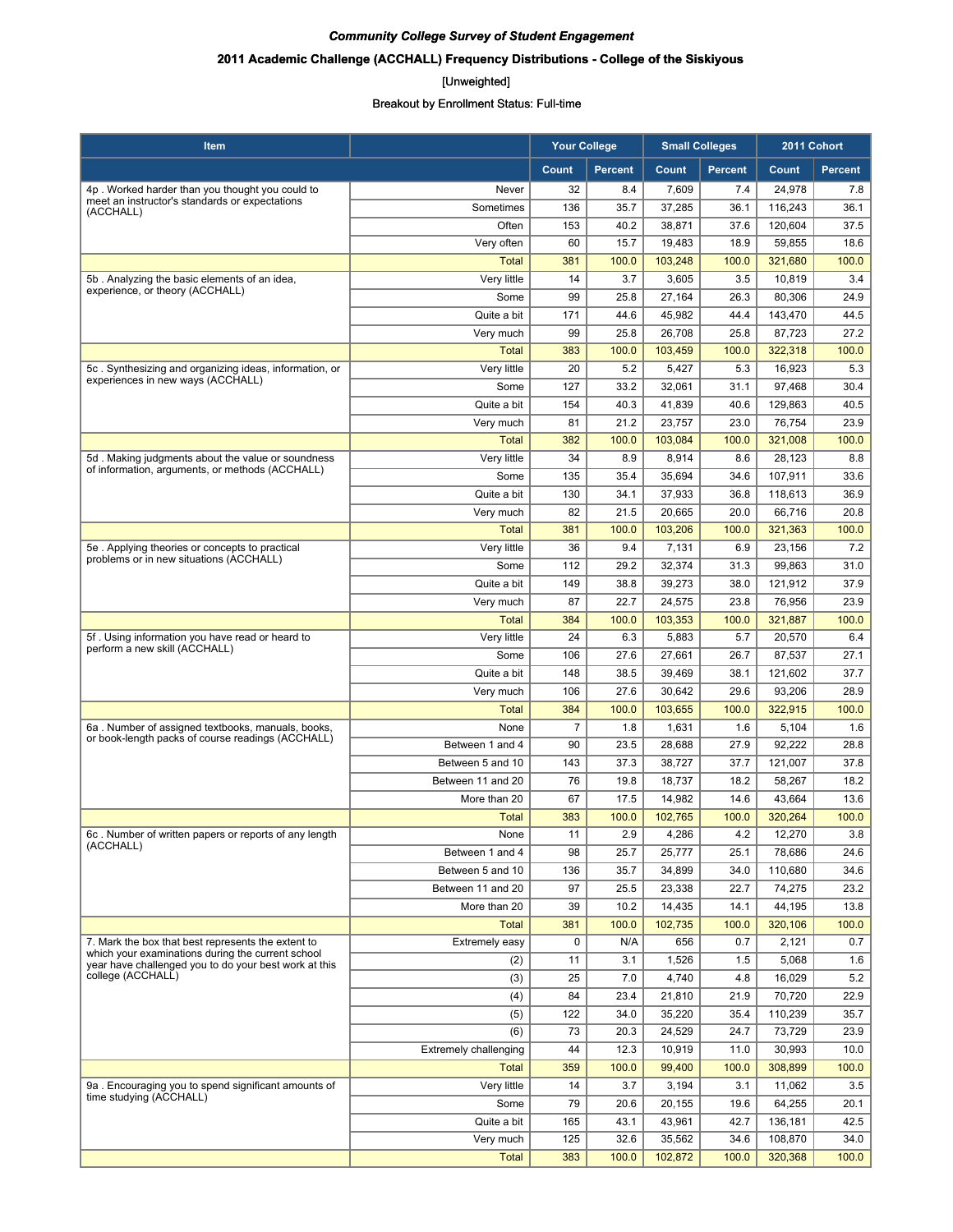#### *Community College Survey of Student Engagement* **2011 Student-Faculty Interaction (STUFAC) Bar Chart - College of the Siskiyous**

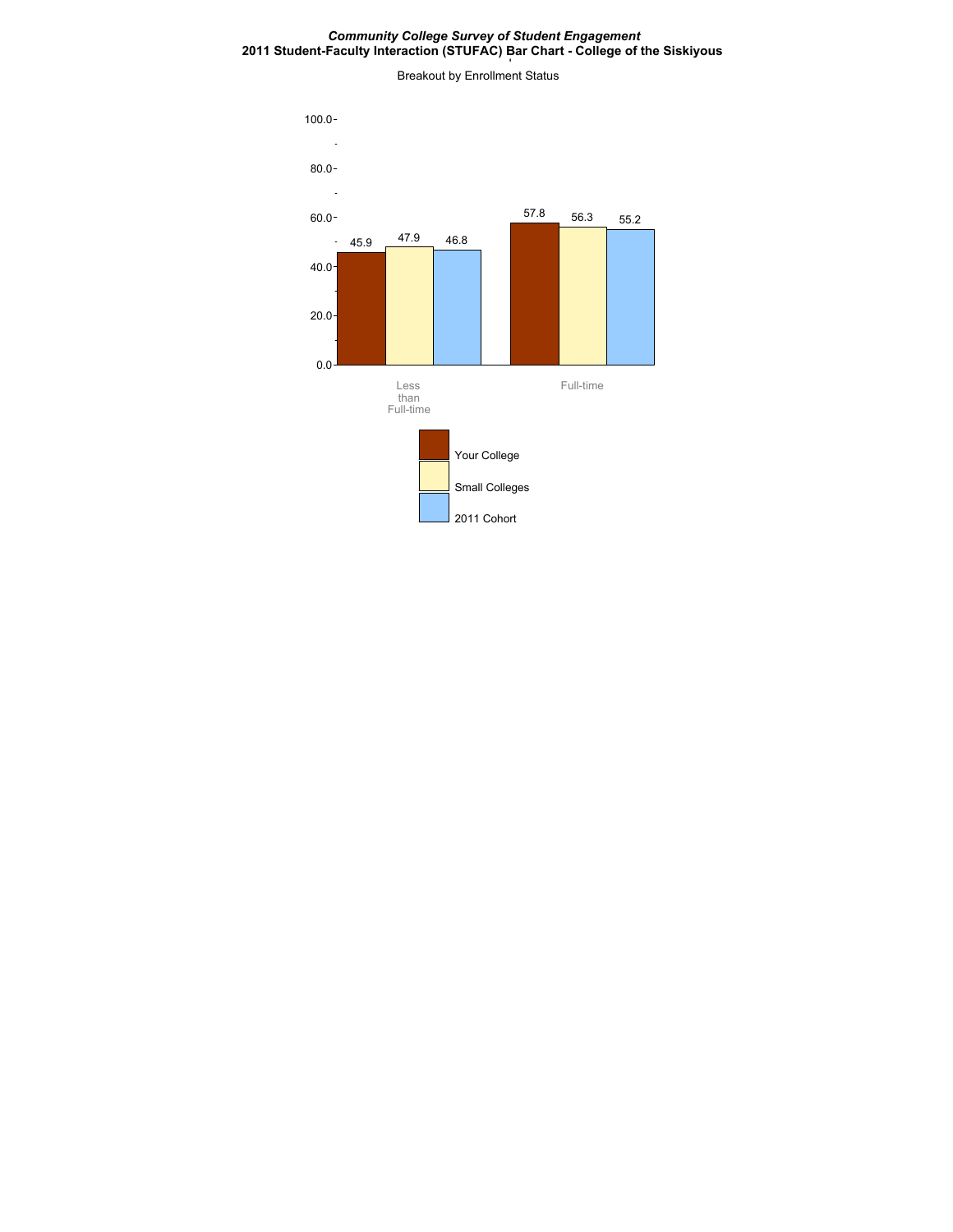# **2011 Student-Faculty Interaction (STUFAC) Means Report - College of the Siskiyous**

#### [Unweighted]

|                                                                                                |                 |                                                                                                                             | <b>Your College</b> | <b>Small Colleges</b> |                              | 2011 Cohort |                              |
|------------------------------------------------------------------------------------------------|-----------------|-----------------------------------------------------------------------------------------------------------------------------|---------------------|-----------------------|------------------------------|-------------|------------------------------|
| <b>Item</b>                                                                                    | <b>Variable</b> | <b>Class</b>                                                                                                                | <b>Mean</b>         | <b>Mean</b>           | <b>Effect</b><br><b>Size</b> | <b>Mean</b> | <b>Effect</b><br><b>Size</b> |
|                                                                                                |                 | 4. In your experiences at this college during the current school year, about how often have you done each of the following? |                     |                       |                              |             |                              |
|                                                                                                |                 | $1 =$ Never, 2 = Sometimes, 3 = Often, 4 = Very often                                                                       |                     |                       |                              |             |                              |
| k. Used email to communicate with an instructor<br>(STUFAC)                                    | <b>EMAIL</b>    | Less than Full-time                                                                                                         | 2.38                | 2.66                  |                              | 2.64        |                              |
|                                                                                                | <b>EMAIL</b>    | Full-time                                                                                                                   | 2.92                | 2.91                  |                              | 2.92        |                              |
|                                                                                                | <b>EMAIL</b>    | <b>All Students</b>                                                                                                         | 2.78                | 2.85                  |                              | 2.85        |                              |
| 1. Discussed grades or assignments with an instructor<br>(STUFAC)                              | <b>FACGRADE</b> | Less than Full-time                                                                                                         | 2.22                | 2.52                  | $-0.34*$                     | 2.48        | $-0.30*$                     |
|                                                                                                | <b>FACGRADE</b> | Full-time                                                                                                                   | 2.75                | 2.71                  |                              | 2.67        |                              |
|                                                                                                | <b>FACGRADE</b> | All Students                                                                                                                | 2.62                | 2.66                  |                              | 2.62        |                              |
| m. Talked about career plans with an instructor or<br>advisor (STUFAC)                         | <b>FACPLANS</b> | Less than Full-time                                                                                                         | 1.93                | 1.99                  |                              | 1.94        |                              |
|                                                                                                | <b>FACPLANS</b> | Full-time                                                                                                                   | 2.28                | 2.27                  |                              | 2.20        |                              |
|                                                                                                | <b>FACPLANS</b> | <b>All Students</b>                                                                                                         | 2.19                | 2.20                  |                              | 2.13        |                              |
| n. Discussed ideas from your readings or classes with<br>instructors outside of class (STUFAC) | <b>FACIDEAS</b> | Less than Full-time                                                                                                         | 1.81                | 1.69                  |                              | 1.67        |                              |
|                                                                                                | <b>FACIDEAS</b> | Full-time                                                                                                                   | 1.93                | 1.89                  |                              | 1.86        |                              |
|                                                                                                | <b>FACIDEAS</b> | <b>All Students</b>                                                                                                         | 1.90                | 1.85                  |                              | 1.81        |                              |
| o. Received prompt feedback (written or oral) from<br>instructors on your performance (STUFAC) | <b>FACFEED</b>  | Less than Full-time                                                                                                         | 2.81                | 2.67                  |                              | 2.65        |                              |
|                                                                                                | <b>FACFEED</b>  | Full-time                                                                                                                   | 2.84                | 2.74                  |                              | 2.72        |                              |
|                                                                                                | <b>FACFEED</b>  | All Students                                                                                                                | 2.83                | 2.72                  |                              | 2.70        |                              |
| q. Worked with instructors on activities other than<br>coursework (STUFAC)                     | <b>FACOTH</b>   | Less than Full-time                                                                                                         | 1.52                | 1.35                  |                              | 1.34        |                              |
|                                                                                                | <b>FACOTH</b>   | Full-time                                                                                                                   | 1.59                | 1.56                  |                              | 1.51        |                              |
|                                                                                                | <b>FACOTH</b>   | <b>All Students</b>                                                                                                         | 1.57                | 1.51                  |                              | 1.47        |                              |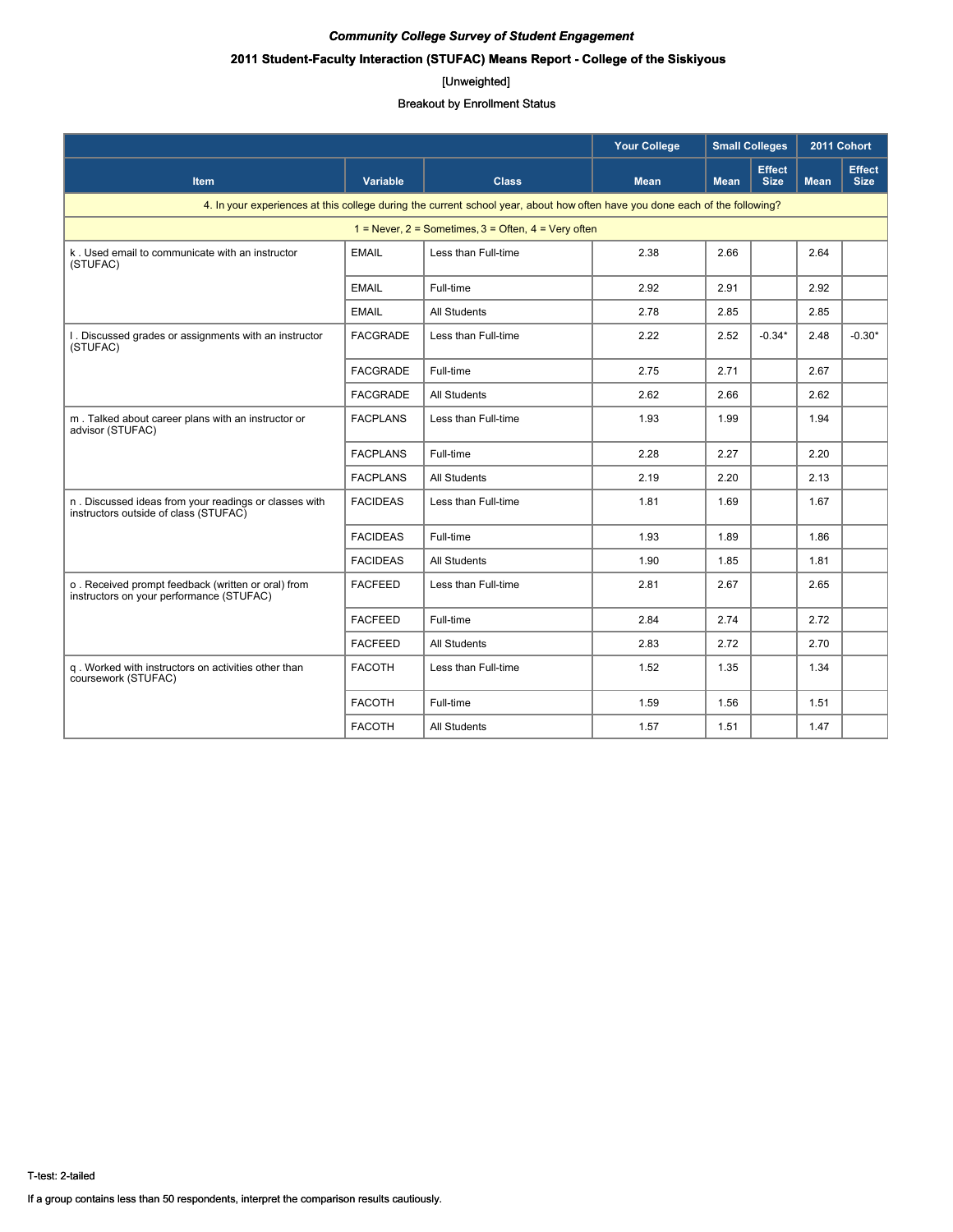# **2011 Student-Faculty Interaction (STUFAC) Frequency Distributions - College of the Siskiyous**

#### [Unweighted]

| <b>Item</b>                                                                                     |              | <b>Your College</b> |                | <b>Small Colleges</b> |                | 2011 Cohort |                |
|-------------------------------------------------------------------------------------------------|--------------|---------------------|----------------|-----------------------|----------------|-------------|----------------|
|                                                                                                 |              | <b>Count</b>        | <b>Percent</b> | Count                 | <b>Percent</b> | Count       | <b>Percent</b> |
| 4k. Used email to communicate with an instructor<br>(STUFAC)                                    | Never        | 28                  | 21.5           | 3.832                 | 12.5           | 14,492      | 12.3           |
|                                                                                                 | Sometimes    | 46                  | 35.4           | 10,259                | 33.5           | 40.772      | 34.7           |
|                                                                                                 | Often        | 35                  | 26.9           | 9,192                 | 30.0           | 34,781      | 29.6           |
|                                                                                                 | Very often   | 21                  | 16.2           | 7,355                 | 24.0           | 27,431      | 23.4           |
|                                                                                                 | <b>Total</b> | 130                 | 100.0          | 30,638                | 100.0          | 117,476     | 100.0          |
| 4I . Discussed grades or assignments with an                                                    | Never        | 28                  | 21.5           | 3,005                 | 9.8            | 12,744      | 10.8           |
| instructor (STUFAC)                                                                             | Sometimes    | 55                  | 42.3           | 13,559                | 44.2           | 52,768      | 44.9           |
|                                                                                                 | Often        | 37                  | 28.5           | 9,343                 | 30.5           | 34,717      | 29.5           |
|                                                                                                 | Very often   | 10                  | 7.7            | 4,740                 | 15.5           | 17,311      | 14.7           |
|                                                                                                 | <b>Total</b> | 130                 | 100.0          | 30,647                | 100.0          | 117,540     | 100.0          |
| 4m. Talked about career plans with an instructor or                                             | Never        | 42                  | 32.3           | 9.674                 | 31.6           | 40,289      | 34.3           |
| advisor (STUFAC)                                                                                | Sometimes    | 62                  | 47.7           | 13.759                | 44.9           | 51.624      | 44.0           |
|                                                                                                 | Often        | 19                  | 14.6           | 5,154                 | 16.8           | 18,161      | 15.5           |
|                                                                                                 | Very often   | $\overline{7}$      | 5.4            | 2,035                 | 6.6            | 7,327       | 6.2            |
|                                                                                                 | Total        | 130                 | 100.0          | 30,622                | 100.0          | 117,401     | 100.0          |
| 4n. Discussed ideas from your readings or classes<br>with instructors outside of class (STUFAC) | Never        | 56                  | 43.4           | 15,025                | 49.2           | 59,979      | 51.2           |
|                                                                                                 | Sometimes    | 51                  | 39.5           | 11,091                | 36.3           | 40,767      | 34.8           |
|                                                                                                 | Often        | 13                  | 10.1           | 3,244                 | 10.6           | 11,908      | 10.2           |
|                                                                                                 | Very often   | 9                   | 7.0            | 1,180                 | 3.9            | 4,497       | 3.8            |
|                                                                                                 | <b>Total</b> | 129                 | 100.0          | 30,540                | 100.0          | 117,151     | 100.0          |
| 4o. Received prompt feedback (written or oral) from                                             | Never        | 10                  | 7.7            | 2,525                 | 8.2            | 10.695      | 9.1            |
| instructors on your performance (STUFAC)                                                        | Sometimes    | 38                  | 29.2           | 10.606                | 34.6           | 40.961      | 34.9           |
|                                                                                                 | Often        | 49                  | 37.7           | 11,807                | 38.6           | 44,503      | 37.9           |
|                                                                                                 | Very often   | 33                  | 25.4           | 5,675                 | 18.5           | 21,258      | 18.1           |
|                                                                                                 | <b>Total</b> | 130                 | 100.0          | 30,613                | 100.0          | 117,417     | 100.0          |
| 4q. Worked with instructors on activities other than<br>coursework (STUFAC)                     | Never        | 83                  | 63.8           | 22,588                | 74.4           | 87,578      | 75.2           |
|                                                                                                 | Sometimes    | 30                  | 23.1           | 5,479                 | 18.0           | 20,209      | 17.4           |
|                                                                                                 | Often        | 14                  | 10.8           | 1,712                 | 5.6            | 6,437       | 5.5            |
|                                                                                                 | Very often   | 3                   | 2.3            | 592                   | 1.9            | 2,233       | 1.9            |
|                                                                                                 | <b>Total</b> | 130                 | 100.0          | 30,371                | 100.0          | 116,457     | 100.0          |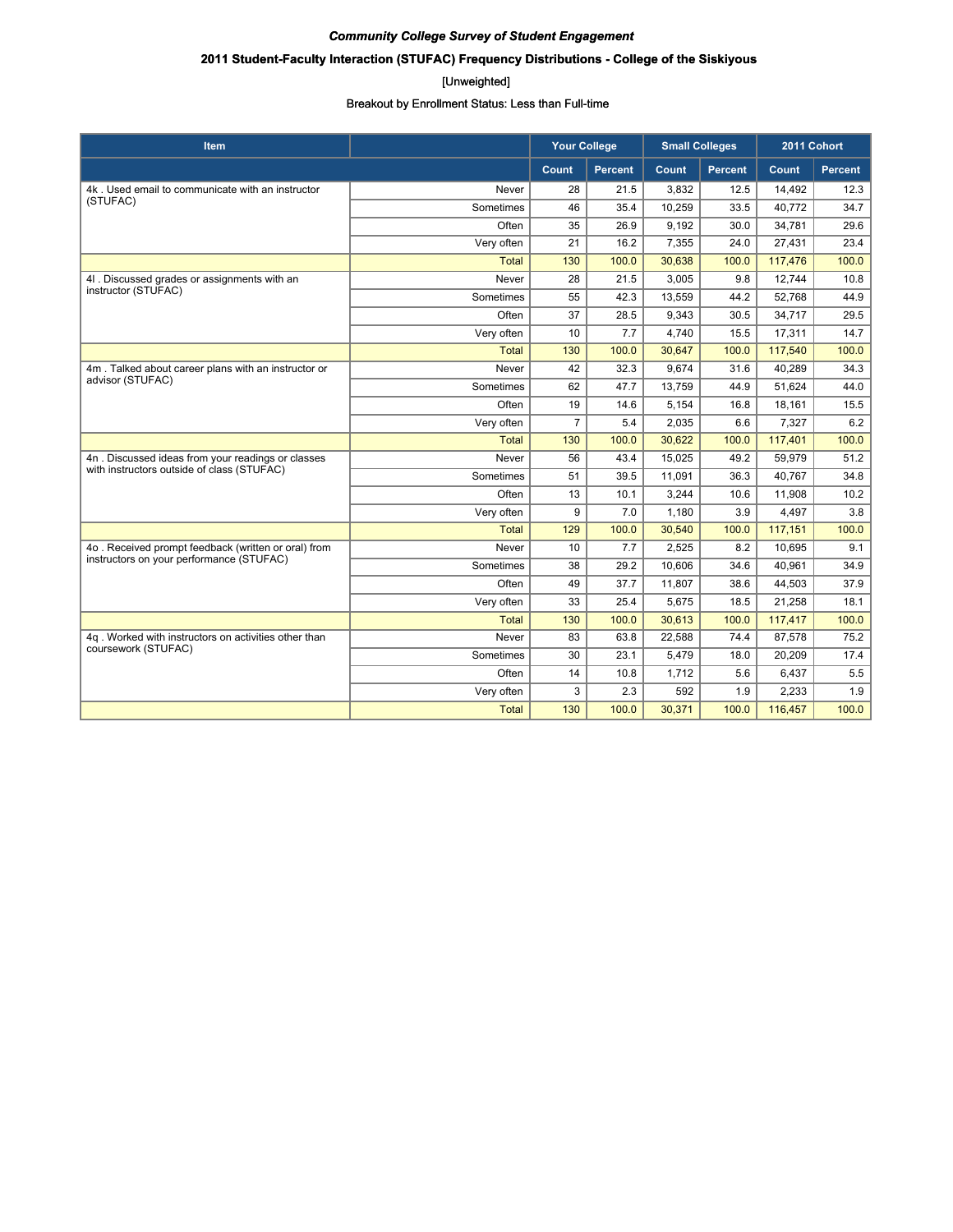# **2011 Student-Faculty Interaction (STUFAC) Frequency Distributions - College of the Siskiyous**

#### [Unweighted]

| <b>Item</b>                                                                                     |              | <b>Your College</b> |                | <b>Small Colleges</b> |                | 2011 Cohort |                |
|-------------------------------------------------------------------------------------------------|--------------|---------------------|----------------|-----------------------|----------------|-------------|----------------|
|                                                                                                 |              | Count               | <b>Percent</b> | Count                 | <b>Percent</b> | Count       | <b>Percent</b> |
| 4k. Used email to communicate with an instructor<br>(STUFAC)                                    | Never        | 28                  | 7.4            | 7,130                 | 6.9            | 20,180      | 6.3            |
|                                                                                                 | Sometimes    | 94                  | 24.8           | 28,795                | 27.9           | 90,014      | 28.0           |
|                                                                                                 | Often        | 136                 | 35.9           | 33,988                | 32.9           | 106,902     | 33.2           |
|                                                                                                 | Very often   | 121                 | 31.9           | 33,361                | 32.3           | 104,631     | 32.5           |
|                                                                                                 | <b>Total</b> | 379                 | 100.0          | 103.274               | 100.0          | 321,727     | 100.0          |
| 4I . Discussed grades or assignments with an                                                    | Never        | 24                  | 6.3            | 5,852                 | 5.7            | 21,163      | 6.6            |
| instructor (STUFAC)                                                                             | Sometimes    | 136                 | 35.6           | 40,203                | 38.9           | 127,942     | 39.7           |
|                                                                                                 | Often        | 134                 | 35.1           | 35,754                | 34.6           | 108,247     | 33.6           |
|                                                                                                 | Very often   | 88                  | 23.0           | 21,533                | 20.8           | 64,634      | 20.1           |
|                                                                                                 | <b>Total</b> | 382                 | 100.0          | 103,342               | 100.0          | 321,986     | 100.0          |
| 4m. Talked about career plans with an instructor or                                             | Never        | 78                  | 20.3           | 20,447                | 19.8           | 73,594      | 22.9           |
| advisor (STUFAC)                                                                                | Sometimes    | 166                 | 43.2           | 46,579                | 45.2           | 144,342     | 44.9           |
|                                                                                                 | Often        | 96                  | 25.0           | 24,239                | 23.5           | 69,302      | 21.6           |
|                                                                                                 | Very often   | 44                  | 11.5           | 11,853                | 11.5           | 34,124      | 10.6           |
|                                                                                                 | <b>Total</b> | 384                 | 100.0          | 103,118               | 100.0          | 321,362     | 100.0          |
| 4n. Discussed ideas from your readings or classes<br>with instructors outside of class (STUFAC) | Never        | 129                 | 33.8           | 38,123                | 37.0           | 127,308     | 39.7           |
|                                                                                                 | Sometimes    | 171                 | 44.8           | 43.635                | 42.4           | 130,362     | 40.6           |
|                                                                                                 | Often        | 63                  | 16.5           | 15,197                | 14.8           | 44,773      | 14.0           |
|                                                                                                 | Very often   | 19                  | 5.0            | 6,028                 | 5.9            | 18,302      | 5.7            |
|                                                                                                 | <b>Total</b> | 382                 | 100.0          | 102,983               | 100.0          | 320,745     | 100.0          |
| 4o. Received prompt feedback (written or oral) from                                             | Never        | 14                  | 3.7            | 5,779                 | 5.6            | 19.450      | 6.1            |
| instructors on your performance (STUFAC)                                                        | Sometimes    | 119                 | 31.5           | 35,487                | 34.4           | 111,050     | 34.6           |
|                                                                                                 | Often        | 158                 | 41.8           | 42,150                | 40.9           | 129,713     | 40.4           |
|                                                                                                 | Very often   | 87                  | 23.0           | 19,752                | 19.1           | 61,088      | 19.0           |
|                                                                                                 | <b>Total</b> | 378                 | 100.0          | 103,168               | 100.0          | 321,301     | 100.0          |
| 4g. Worked with instructors on activities other than<br>coursework (STUFAC)                     | Never        | 215                 | 56.6           | 62,156                | 60.6           | 203,707     | 63.8           |
|                                                                                                 | Sometimes    | 123                 | 32.4           | 27,401                | 26.7           | 78,487      | 24.6           |
|                                                                                                 | Often        | 25                  | 6.6            | 9,399                 | 9.2            | 26,465      | 8.3            |
|                                                                                                 | Very often   | 17                  | 4.5            | 3,588                 | 3.5            | 10,508      | 3.3            |
|                                                                                                 | <b>Total</b> | 380                 | 100.0          | 102,544               | 100.0          | 319,167     | 100.0          |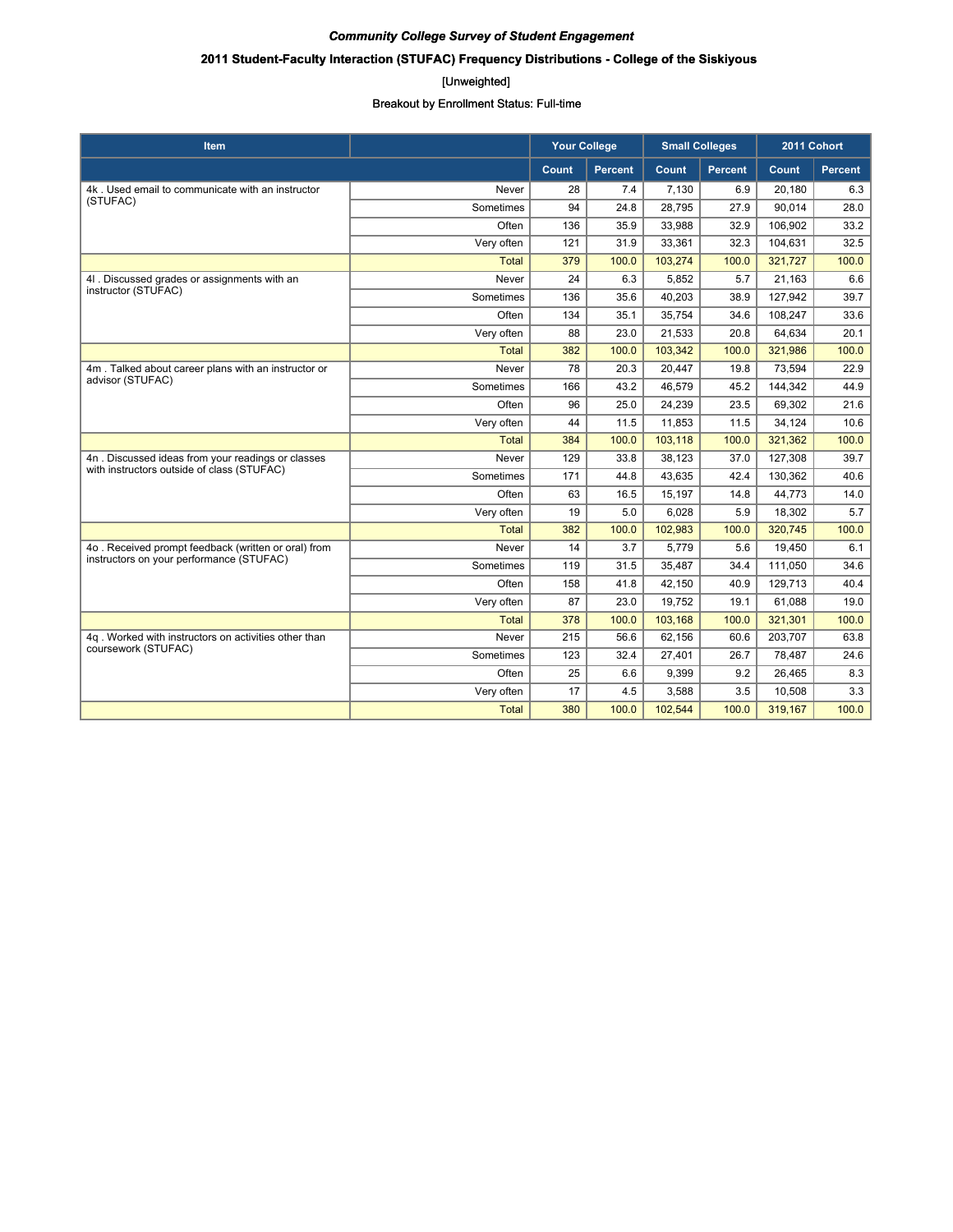#### *Community College Survey of Student Engagement* **2011 Support for Learners (SUPPORT) Bar Chart - College of the Siskiyous**

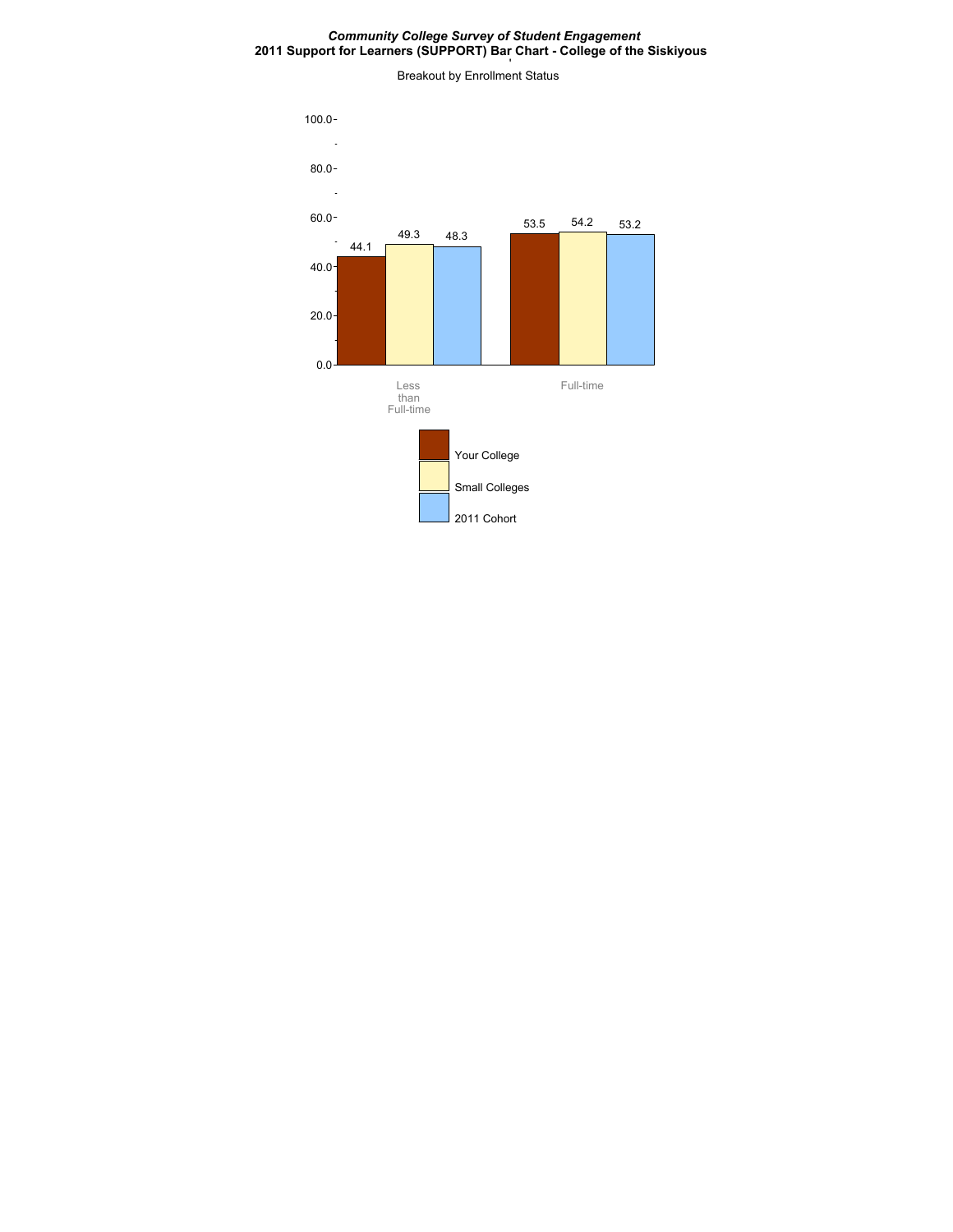# **2011 Support for Learners (SUPPORT) Means Report - College of the Siskiyous**

#### [Unweighted]

|                                                                                                                         |                 |                                                 | <b>Your College</b> | <b>Small Colleges</b> |                              | 2011 Cohort |                              |  |  |
|-------------------------------------------------------------------------------------------------------------------------|-----------------|-------------------------------------------------|---------------------|-----------------------|------------------------------|-------------|------------------------------|--|--|
| Item                                                                                                                    | <b>Variable</b> | <b>Class</b>                                    | <b>Mean</b>         | <b>Mean</b>           | <b>Effect</b><br><b>Size</b> |             | <b>Effect</b><br><b>Size</b> |  |  |
| 9. How much does this college emphasize each of the following?                                                          |                 |                                                 |                     |                       |                              |             |                              |  |  |
| 1 = Very little, $2 =$ Some, $3 =$ Quite a bit, $4 =$ Very much                                                         |                 |                                                 |                     |                       |                              |             |                              |  |  |
| b. Providing the support you need to help you succeed<br>at this college (SUPPORT)                                      | <b>ENVSUPRT</b> | Less than Full-time                             | 2.86                | 2.98                  |                              | 2.95        |                              |  |  |
|                                                                                                                         | <b>ENVSUPRT</b> | Full-time                                       | 3.14                | 3.07                  |                              | 3.03        |                              |  |  |
|                                                                                                                         | <b>ENVSUPRT</b> | All Students                                    | 3.07                | 3.05                  |                              | 3.01        |                              |  |  |
| c. Encouraging contact among students from different<br>economic, social, and racial or ethnic backgrounds<br>(SUPPORT) | <b>ENVDIVRS</b> | Less than Full-time                             | 2.36                | 2.45                  |                              | 2.49        |                              |  |  |
|                                                                                                                         | <b>ENVDIVRS</b> | Full-time                                       | 2.56                | 2.57                  |                              | 2.60        |                              |  |  |
|                                                                                                                         | <b>ENVDIVRS</b> | All Students                                    | 2.51                | 2.54                  |                              | 2.57        |                              |  |  |
| d. Helping you cope with your non-academic<br>responsibilities (work, family, etc.) (SUPPORT)                           | <b>ENVNACAD</b> | Less than Full-time                             | 1.89                | 1.94                  |                              | 1.91        |                              |  |  |
|                                                                                                                         | <b>ENVNACAD</b> | Full-time                                       | 1.97                | 2.05                  |                              | 2.01        |                              |  |  |
|                                                                                                                         | <b>ENVNACAD</b> | <b>All Students</b>                             | 1.95                | 2.02                  |                              | 1.98        |                              |  |  |
| e. Providing the support you need to thrive socially<br>(SUPPORT)                                                       | <b>ENVSOCAL</b> | Less than Full-time                             | 1.97                | 2.12                  |                              | 2.11        |                              |  |  |
|                                                                                                                         | <b>ENVSOCAL</b> | Full-time                                       | 2.14                | 2.29                  |                              | 2.25        |                              |  |  |
|                                                                                                                         | <b>ENVSOCAL</b> | All Students                                    | 2.10                | 2.25                  |                              | 2.21        |                              |  |  |
| f. Providing the financial support you need to afford your<br>education (SUPPORT)                                       | <b>FINSUPP</b>  | Less than Full-time                             | 2.17                | 2.51                  | $-0.31*$                     | 2.42        |                              |  |  |
|                                                                                                                         | <b>FINSUPP</b>  | Full-time                                       | 2.61                | 2.76                  |                              | 2.69        |                              |  |  |
|                                                                                                                         | <b>FINSUPP</b>  | <b>All Students</b>                             | 2.50                | 2.71                  |                              | 2.62        |                              |  |  |
|                                                                                                                         |                 | 13.1. How often you use the following services? |                     |                       |                              |             |                              |  |  |
| $1 =$ Rarely/Never, $2 =$ Sometimes, $3 =$ Often                                                                        |                 |                                                 |                     |                       |                              |             |                              |  |  |
| a. Frequency: Academic advising/planning                                                                                | <b>USEACAD</b>  | Less than Full-time                             | 1.68                | 1.78                  |                              | 1.73        |                              |  |  |
|                                                                                                                         | <b>USEACAD</b>  | Full-time                                       | 1.90                | 1.88                  |                              | 1.84        |                              |  |  |
|                                                                                                                         | <b>USEACAD</b>  | <b>All Students</b>                             | 1.86                | 1.86                  |                              | 1.81        |                              |  |  |
| b. Frequency: Career counseling                                                                                         | <b>USECACOU</b> | Less than Full-time                             | 1.48                | 1.40                  |                              | 1.41        |                              |  |  |
|                                                                                                                         | <b>USECACOU</b> | Full-time                                       | 1.64                | 1.45                  | $0.29*$                      | 1.46        | $0.28*$                      |  |  |
|                                                                                                                         | <b>USECACOU</b> | <b>All Students</b>                             | 1.60                | 1.44                  | $0.26*$                      | 1.45        | $0.25*$                      |  |  |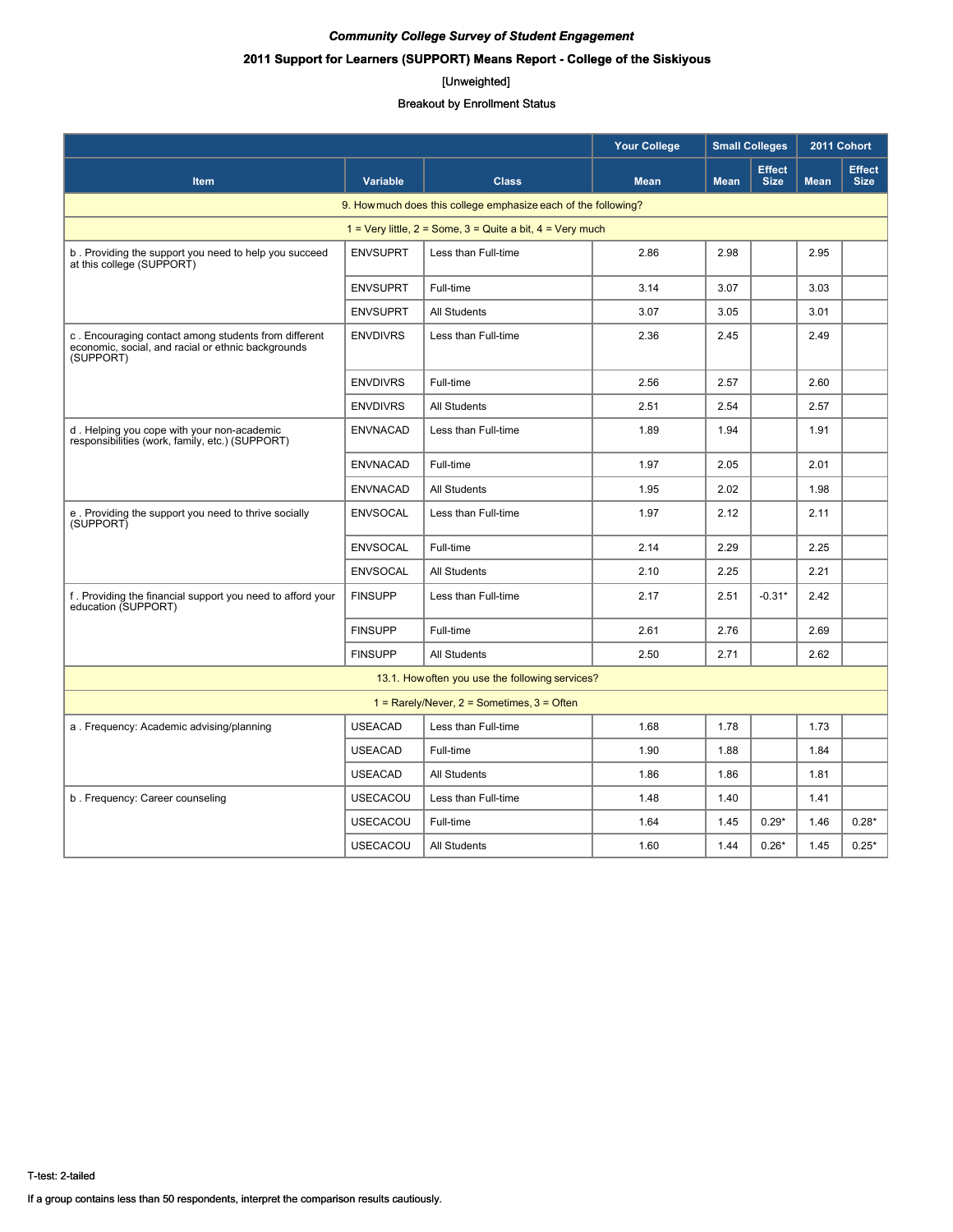# **2011 Support for Learners (SUPPORT) Frequency Distributions - College of the Siskiyous**

#### [Unweighted]

| <b>Item</b>                                                                         |                            | <b>Your College</b> |                | <b>Small Colleges</b> |                | 2011 Cohort |                |
|-------------------------------------------------------------------------------------|----------------------------|---------------------|----------------|-----------------------|----------------|-------------|----------------|
|                                                                                     |                            | Count               | <b>Percent</b> | Count                 | <b>Percent</b> | Count       | <b>Percent</b> |
| 9b. Providing the support you need to help you<br>succeed at this college (SUPPORT) | Very little                | 6                   | 4.6            | 1,486                 | 4.9            | 6,312       | 5.4            |
|                                                                                     | Some                       | 40                  | 30.5           | 6,832                 | 22.5           | 27,473      | 23.6           |
|                                                                                     | Quite a bit                | 51                  | 38.9           | 12,838                | 42.2           | 48.322      | 41.5           |
|                                                                                     | Very much                  | 34                  | 26.0           | 9,256                 | 30.4           | 34,356      | 29.5           |
|                                                                                     | <b>Total</b>               | 131                 | 100.0          | 30,412                | 100.0          | 116,463     | 100.0          |
| 9c. Encouraging contact among students from                                         | Very little                | 24                  | 18.5           | 5,977                 | 19.8           | 22,067      | 19.0           |
| different economic, social, and racial or ethnic<br>backgrounds (SUPPORT)           | Some                       | 49                  | 37.7           | 10,161                | 33.6           | 37,672      | 32.5           |
|                                                                                     | Quite a bit                | 43                  | 33.1           | 8,592                 | 28.4           | 33,648      | 29.0           |
|                                                                                     | Very much                  | 14                  | 10.8           | 5,496                 | 18.2           | 22,497      | 19.4           |
|                                                                                     | <b>Total</b>               | 130                 | 100.0          | 30,226                | 100.0          | 115,884     | 100.0          |
| 9d. Helping you cope with your non-academic                                         | Very little                | 57                  | 43.8           | 12,202                | 40.4           | 48,940      | 42.3           |
| responsibilities (work, family, etc.) (SUPPORT)                                     | Some                       | 43                  | 33.1           | 10,366                | 34.3           | 38,197      | 33.0           |
|                                                                                     | Quite a bit                | 17                  | 13.1           | 5,010                 | 16.6           | 18,811      | 16.2           |
|                                                                                     | Very much                  | 13                  | 10.0           | 2,643                 | 8.7            | 9,871       | 8.5            |
|                                                                                     | <b>Total</b>               | 130                 | 100.0          | 30,221                | 100.0          | 115,819     | 100.0          |
| 9e. Providing the support you need to thrive socially<br>(SUPPORT)                  | Very little                | 45                  | 34.9           | 8,674                 | 28.9           | 34,568      | 30.0           |
|                                                                                     | Some                       | 55                  | 42.6           | 11,955                | 39.8           | 44,986      | 39.1           |
|                                                                                     | Quite a bit                | 17                  | 13.2           | 6,459                 | 21.5           | 24,565      | 21.3           |
|                                                                                     | Very much                  | 12                  | 9.3            | 2,955                 | 9.8            | 11,056      | 9.6            |
|                                                                                     | <b>Total</b>               | 129                 | 100.0          | 30,043                | 100.0          | 115,175     | 100.0          |
| 9f. Providing the financial support you need to afford<br>your education (SUPPORT)  | Very little                | 44                  | 34.4           | 7,120                 | 23.6           | 31,310      | 27.1           |
|                                                                                     | Some                       | 39                  | 30.5           | 7,932                 | 26.3           | 30.603      | 26.5           |
|                                                                                     | Quite a bit                | 24                  | 18.8           | 7,738                 | 25.7           | 27,659      | 24.0           |
|                                                                                     | Very much                  | 21                  | 16.4           | 7,361                 | 24.4           | 25,845      | 22.4           |
|                                                                                     | <b>Total</b>               | 128                 | 100.0          | 30,151                | 100.0          | 115,417     | 100.0          |
| 13.1a . Frequency: Academic advising/planning                                       | Do not know/Not applicable | 32                  | 25.4           | 2,878                 | 9.6            | 11,288      | 9.9            |
| (SUPPORT)                                                                           | Rarely/Never               | 44                  | 34.9           | 9,993                 | 33.4           | 41,425      | 36.2           |
|                                                                                     | Sometimes                  | 36                  | 28.6           | 13,061                | 43.7           | 48,121      | 42.1           |
|                                                                                     | Often                      | 14                  | 11.1           | 3,950                 | 13.2           | 13,482      | 11.8           |
|                                                                                     | <b>Total</b>               | 126                 | 100.0          | 29,882                | 100.0          | 114,316     | 100.0          |
| 13.1b. Frequency: Career counseling (SUPPORT)                                       | Do not know/Not applicable | 39                  | 31.0           | 6,999                 | 23.5           | 25,390      | 22.3           |
|                                                                                     | Rarely/Never               | 53                  | 42.1           | 14,967                | 50.3           | 57,636      | 50.7           |
|                                                                                     | Sometimes                  | 26                  | 20.6           | 6,357                 | 21.4           | 24,895      | 21.9           |
|                                                                                     | Often                      | 8                   | 6.3            | 1,412                 | 4.7            | 5,852       | 5.1            |
|                                                                                     | <b>Total</b>               | 126                 | 100.0          | 29,735                | 100.0          | 113,773     | 100.0          |